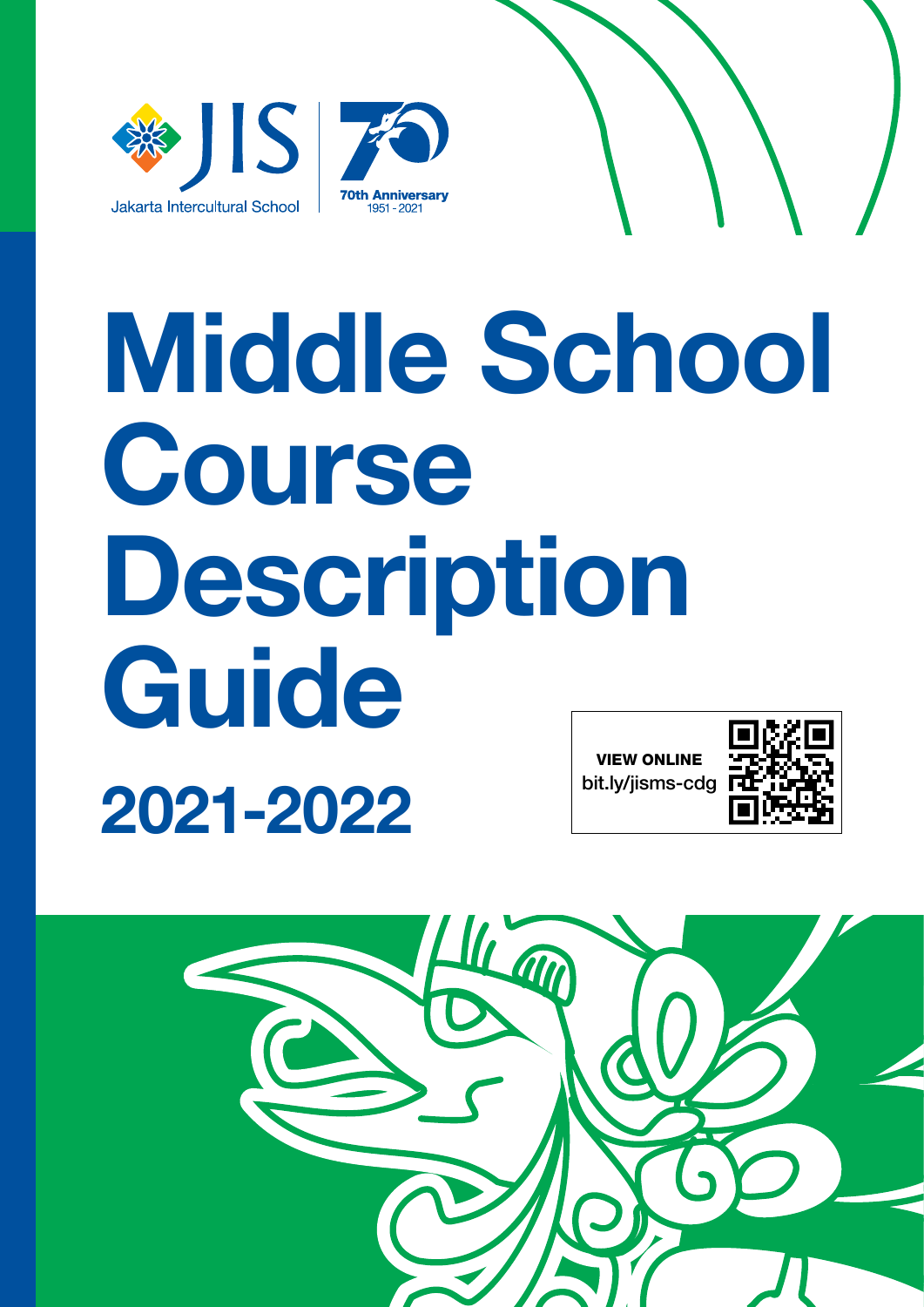# Jatayu (Mythical Bird)

In the Ramayana story, Jatayu was so devoted to Rama's father that he gave up his life in an attempt to save Sita, Rama's wife, as she was being abducted by Rahwana. Though fatally wounded, he lived long enough to be able to tell Rama what had happened. His presence on the batik represents loyalty true compassion for a friend.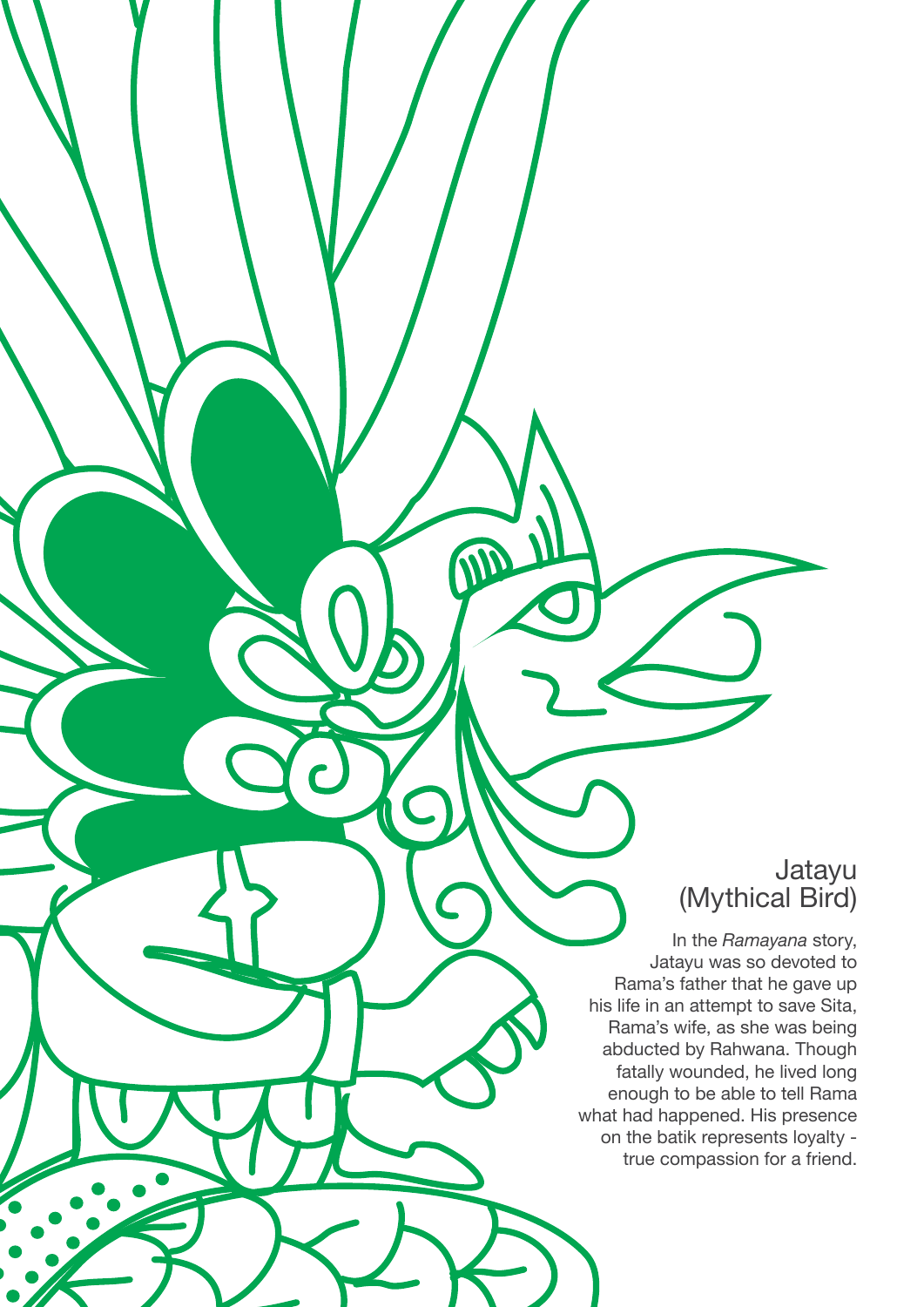

# Middle School **Course Description Guide** 2021-2022

# VIEW ONLINE bit.ly/jisms-cdg



# Table of Contents

# Introduction

| $\mathbf{2}$   | <b>Middle School Course Offerings</b>                      |
|----------------|------------------------------------------------------------|
| $\overline{2}$ | <b>Indonesian Curriculum Course</b><br><b>Requirements</b> |
| 3              | <b>Foreign National Students living</b><br>in Indonesia    |
|                |                                                            |

# Grade Six

|       | 3   Required Courses             |
|-------|----------------------------------|
| $5 -$ | <b>Creative Arts</b>             |
|       | 7   Design Technology & Robotics |
|       | 7   Modern Languages             |
|       |                                  |

# Grade Seven

| 9 <b>Required Courses</b>         |  |
|-----------------------------------|--|
| 11   Creative Arts                |  |
| 13   Design Technology & Robotics |  |
| 14   Modern Languages             |  |

# Grade Eight

| 16   Required Courses |  |
|-----------------------|--|
|                       |  |

- Creative Arts 19
- Design Technology & Robotics 21
- Modern Languages 22

# Appendix

24 | Modern Language Progression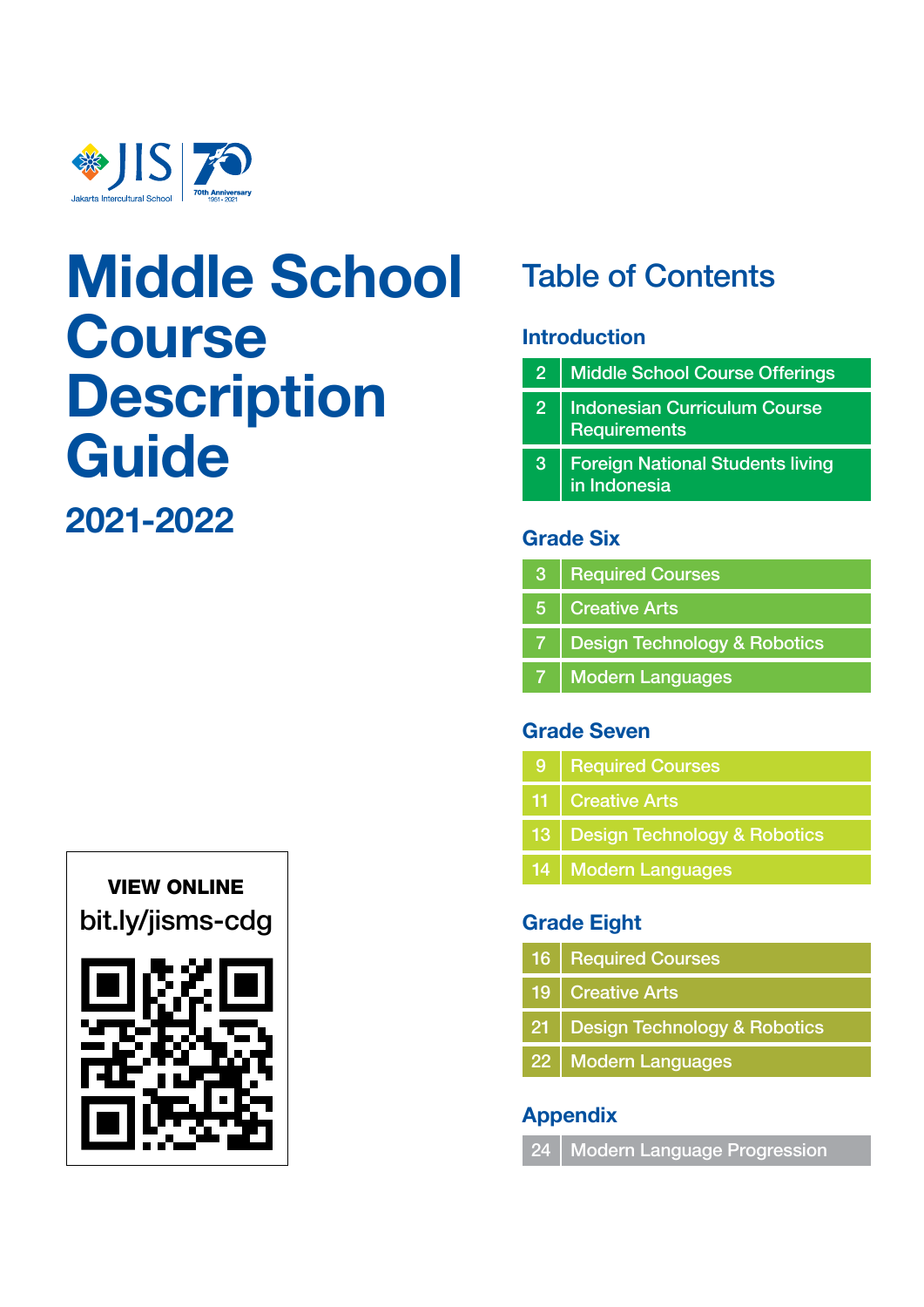# Introduction

We recognize that Middle School students are in the midst of a unique period of change, from childhood to adolescence, and that their education should be broad, challenging, and designed to help nurture each student and help them achieve their full potential.

We believe excellence in education includes:

- A curriculum emphasizing the process of learning with age-appropriate intellectual, physical, cultural and social experiences,
- A challenging curriculum delivered through research-based teaching practices which support various learning styles.

We believe an appropriate learning environment:

- Supports an atmosphere that is physically and emotionally safe and free of prejudice
- Promotes interaction throughout our multicultural community
- and compassion • Experiences designed to prepare students

• Activities that emphasize initiative, participation and collaboration

for our rapidly changing world

• Encourages partnership between home and school

• Opportunities to exercise creativity, courage

• Celebrates Indonesia's unique and diverse cultural and geographic features

# Middle School Course Offerings

The Middle School Program of Studies is detailed in this course description document. We hope students and parents recognize the depth of our commitment in offering age appropriate and challenging experiences for students. We aim to offer experiences that emphasize participation and creativity while preparing students for their futures. Our elective and exploratory programs throughout the grade levels are designed to encourage students to explore areas of interest, attempt new challenges, and broaden their experience and expertise. The focus on exploratory offerings in Grade 6 and 7 gives way to a full set of elective courses in Grade 8 for students to choose. We believe that assigning students to exploratory experiences in Grade 6 while expanding choices and responsibilities as students get older supports the culture of the middle school and our middle school philosophy.

# Indonesian Curriculum Course Requirements



Indonesian Passport Holders Vs. Non Indonesian Passport Holders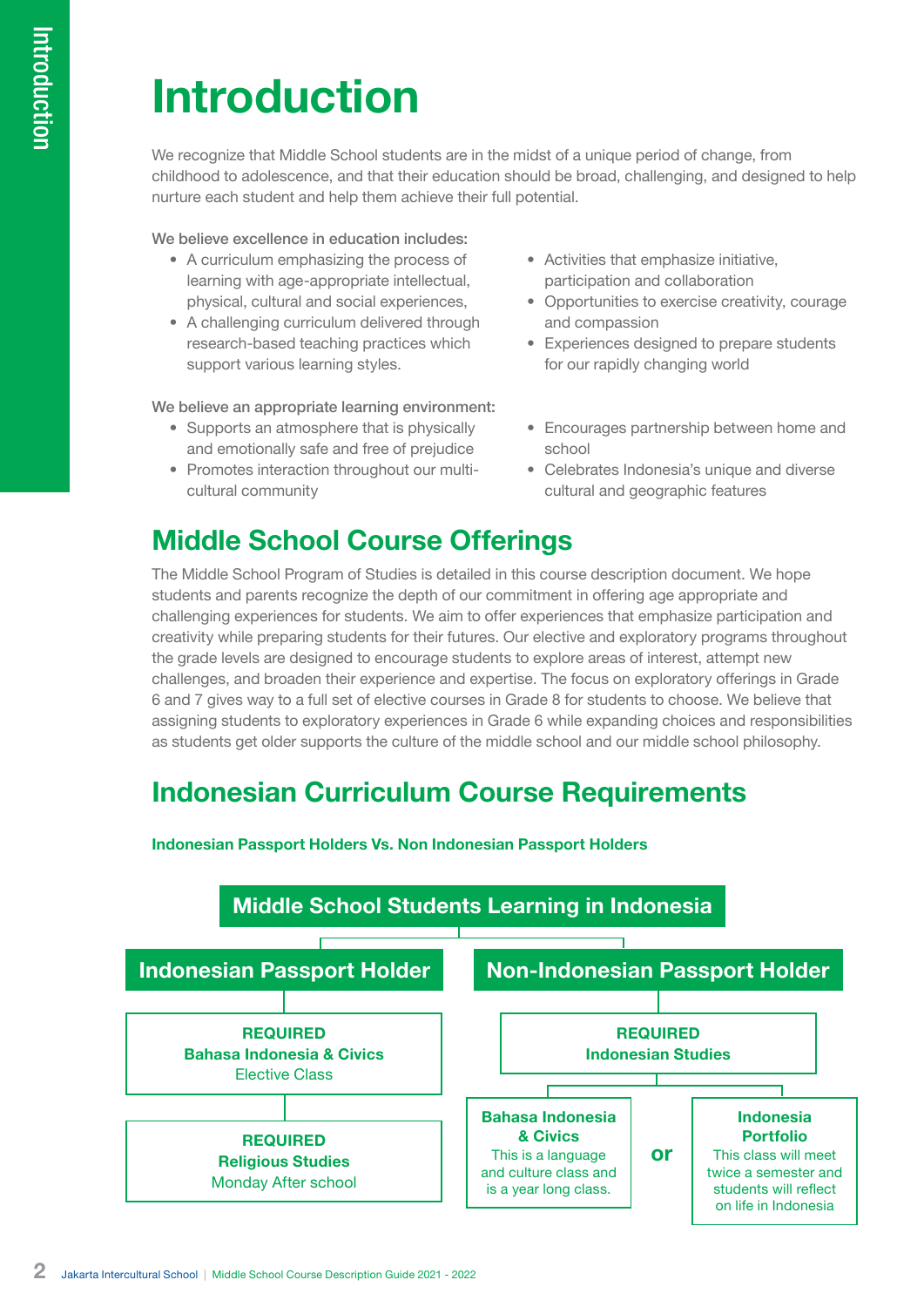## Foreign National Students living in Indonesia

Foreign Nationals must take option 1 or option 2 each year (6,7,8) in Middle School.

**Option 1)** Take a year-long Bahasa Indonesian & Civics language course (similar to taking French) Note: Civics will focus on some historical and cultural aspects of Indonesia

**Option 2)** Take Indonesian Studies Portfolio program. This course will only meet twice a semester during SSR/Advisory. Students will spend time reflecting on how they have been learning in Indonesian to be best for the world.

# Grade Six

# Required Courses

The following are all required year-long courses for all students with the exception of Health which is semester long.

## English

In Grade 6 English, reading, writing, and oral communication are taught through the workshop model. Based on Columbia University's Teachers College Reading and Writing Project philosophy, teachers present content, model skills and strategies, and provide students with individualized feedback for growth. The goal of the workshop model is to develop competent, independent, and thoughtful readers, writers, speakers, and listeners.

In reading workshop, students are immersed in an assortment of fiction and nonfiction texts as they expand their comprehension, interpretation, and analytical skills with a variety of before, during, and after reading strategies. Interactive read aloud, minilessons, small group instruction, conferring sessions, book clubs, readers notebooks, and independent reading are the core workshop experiences.

Writing workshop involves an inquiry-based approach to the study of a variety of writing genres, with students delving deep into the features of a genre while progressing through the writing process -brainstorming, planning, drafting, revising, conferring, editing, and publishing - to produce their own written pieces. The 6 Traits of Writing provide content for mini-lessons, supporting and guiding students throughout the process. The writing genres studied in Grade 6 English include personal narrative, literary analysis, persuasive writing, historical fiction, and a range of short, creative pieces.

## Social Studies

**School 6** Middle School 6<br>
Iarguage course (similar to taking French)<br>
Bis course will not y neet twice a semester<br>
Intercultural School School School Course Description Guide Course Description Guide 2021<br> **School Course** In Grade 6 Social Studies our approach to social studies learning is driven by inquiry into global issues, where we identify concepts and a compelling question that provides a pathway to guide the inquiry. Using illustrative content as a guide, we explore information, investigate ideas, and practice skills that lead to mastery. We organize new information and ideas in ways that help us see patterns, make connections and generate our own theories and predictions. Finally, we test our theories and demonstrate our knowledge and understanding by reflecting on the evidence and providing solutions to problems.

The grade six Social Studies units are:

- Sustainability through Technology
- Technology and Conflict
- Bias and Perspective
- Moving Beyond Tolerance

### **Science**

In Grade 6 Science our approach to science learning is driven by inquiry, where we identify concepts and a compelling question that provides a pathway to guide the inquiry in a laboratory setting. Along the way, we explore information, investigate ideas, conduct experiments and practice skills that lead to mastery. We organize new information and ideas in ways that help us see patterns, make connections and generate our own theories and predictions. Finally, we test our theories, provide solutions to problems, and show our knowledge and demonstrate our understanding.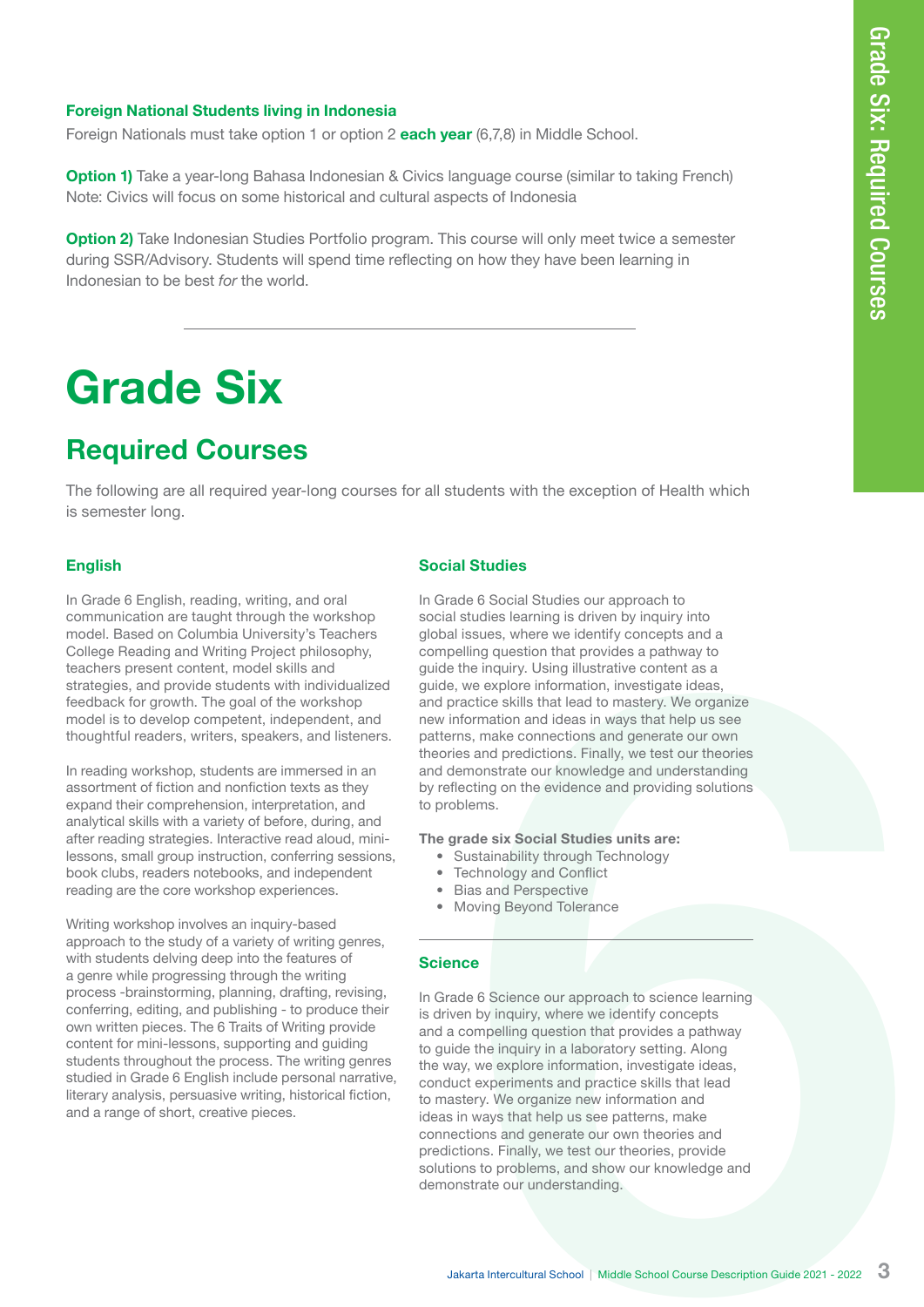There are three areas that students will be assessed in Science: (1) Knowledge and Understanding, (2) Investigating and Communicating, and (3) Critical Thinking and Problem Solving.

#### The Grade 6 Science Units are:

- How are all animals connected? (Classification in Biology)
- Does the "state of matter" matter? (Physics of Matter)
- Can we live without Energy? (Physics of Energy)
- Are we standing on solid ground? (Geology)

## **Mathematics**

There are three areas that students will be assessing in Scherce (1) Knowledge and Understanding, Eq. This<br>interplate and Communicating, and (3) Critical Technical School Course Description Guide 2021 - How are all antimat The Grade 6 learning targets are organized into units that will extend students' knowledge and understanding of elementary topics into increasingly formalized and applicable skills as they transition into upper grades. In each unit students will practice skills and understanding, and engage in problem and reasoning through unit projects and application experiences. The course begins with Weeks of Inspirational Math, where students are encouraged to explore how a growth mindset helps them develop a deeper understanding of concepts.

#### The Grade 6 Math unit questions are:

- Ratios & Proportions: How do ratios help us make decisions when we design?
- Geometry: How is geometry used to model and make decisions?
- The Number System: What makes organization and communication important in math?
- Expressions & Equations: How does keeping balance help us solve for the unknown?
- Statistics: How do we use data to influence others?

# Physical Education & Health

# Physical Education

#### Yearlong

This required course meets every other day throughout the school year in a 70-minute instructional period.

The Middle School physical education program offers a wide selection of athletic activities which serve to promote teamwork and cooperation, motor skill development, physical fitness, knowledge of rules, strategies of game play, and an appreciation of the importance of exercise for a healthy lifestyle. Emphasis is placed on active student participation in a broad range of activities, which include: Aquatics; Net games; Invasive games; Striking / Fielding games; Challenges.

## **Health**

This is a semester long course.

Our health course is a holistic program which aims to give students accurate and relevant information in the areas of physical, social, emotional, mental, spiritual and environmental health. We aim to develop the skills students need to make healthy and safe choices for the rest of their lives.

Students learn how to take positive action to enhance their own and others' health, safety and wellbeing. They do this as they examine values, beliefs, attitudes, opportunities, decisions, behaviours and actions.

#### Some of the topics covered in Grade 6 Health include:

- positive friendships
- dealing with conflict & bullying
- recognising and managing emotions
- physical fitness
- nutrition and our food choices
- recognising influences on our decisions
- physical, social and emotional changes during puberty

Mindfulness is also incorporated into our classes as it complements learning and wellbeing; helping with stress management, resilience, improving attention & focus, as well as increasing empathy and awareness of negative emotional states.

The Middle School Health team is excited to be working with your child this year to help them achieve their goals and discover their true inner potential.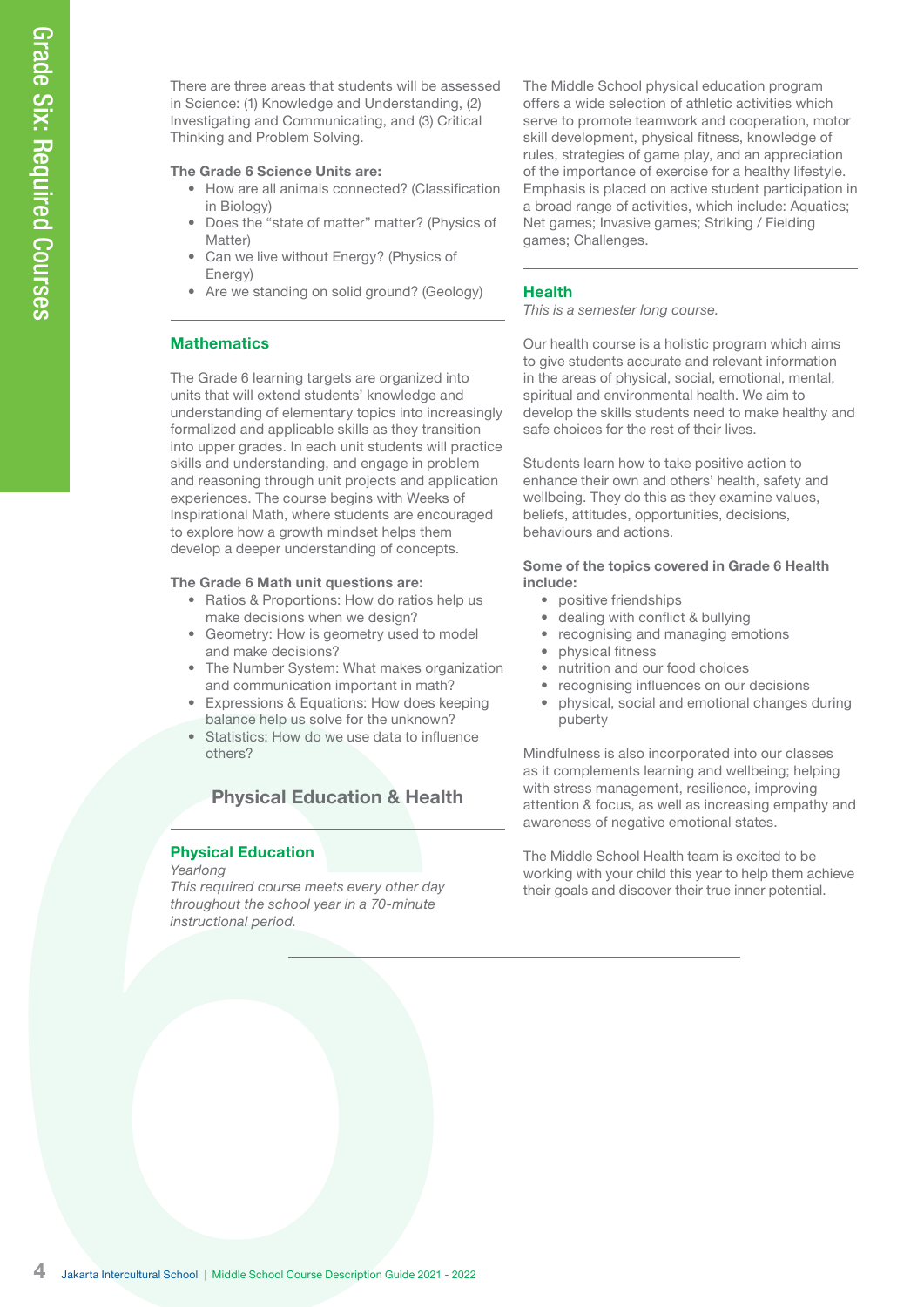# Elective Courses

We believe that in Grade 6 students should have the opportunity to explore and and find new interests and passions. Therefore we randomly assign students in Grade 6 to a new elective class each quarter. This provides a student who wouldn't normally choose the dance class or drama class and opportunity to experience something they may find they really like. All Grade 6 elective are 9 weeks long. Students will be able to choose their electives starting in Grade 7 and continue into Grade 8.

# Creative Arts

**Dance** 

# Movement 6

#### This course is offered every quarter and can be taken multiple times

In Movement 6 students will explore the elements of dance through active movement play. Students will explore design and performance basics through the creative process within various team building tasks. Each student is given the opportunity to collaborate with peers to create movement patterns, sequences, and formations using a variety of inspiration (music, culture, nature, experiences, etc.). Students will be assessed on their performance and choreographic skills. Movement 6 culminates with an informal presentation in the classroom.

# Movement 6-1: athletic movement

Offered Quarter 1

Students will be introduced to the creative process in choreographing movement combinations and will utilize athletic movements and everyday functional movements as stimulus for these works.

## Movement 6-2: cultural/ tribal movement

Offered Quarter 2, no prerequisite required

We will develop ensemble skills and teamwork, utilizing and developing the body as a means for expression and communication of an idea. Themes of tribal communities and nature's four elements will be used as stimulus.

### Movement 6-3: movement in pop culture

Offered Quarter 3, no prerequisite required

Students will explore how popular dance has evolved over time. As the quarter progresses, students will be exposed to dance styles relevant to popular culture such as hip-hop and street dance styles.

#### Movement 6-4: rhythmic movement

offered Quarter 4, no prerequisite required

Students will explore a variety of rhythms through vocals, body and assorted props. Additionally, they will learn tap basics to help them further develop rhythm, style, and technique. Students will learn a variety of rhythmic dance combinations from Broadway to Stomp.

### Drama

#### Intro to Drama **Quarter**

This course focuses on ensemble work with an emphasis on collaborative skills, drama games and exercises. The course is designed to increase students' ability to focus their concentration and expand their creativity in a safe, comfortable and enjoyable learning environment. Students learn the basic elements of stage terminology and performance concepts.

#### Drama and Comedia Quarter

Sportlanting to explore and and find new elective class and find new server the course of the new description of the course of the course of the course of the course of the course of the course of the course of the course This class is a practical exploration of the magical and mystical world of masks and comedy in theatre. Students will learn about the ritualistic, dramatic and theatrical use of masks throughout the ages while experimenting with the various acting skills necessary to perform in a mask. Students will also explore comedy scripts and skits and practice script writing.

# Visual Arts

# Printmaking 6

**Quarter** 

This course will introduce students to the basics of printmaking, while gaining experience with drawing and design skills. Students will be exposed to an overview of the tools, methods and materials for producing basic artistic prints. The students will be encouraged to innovate and find their creative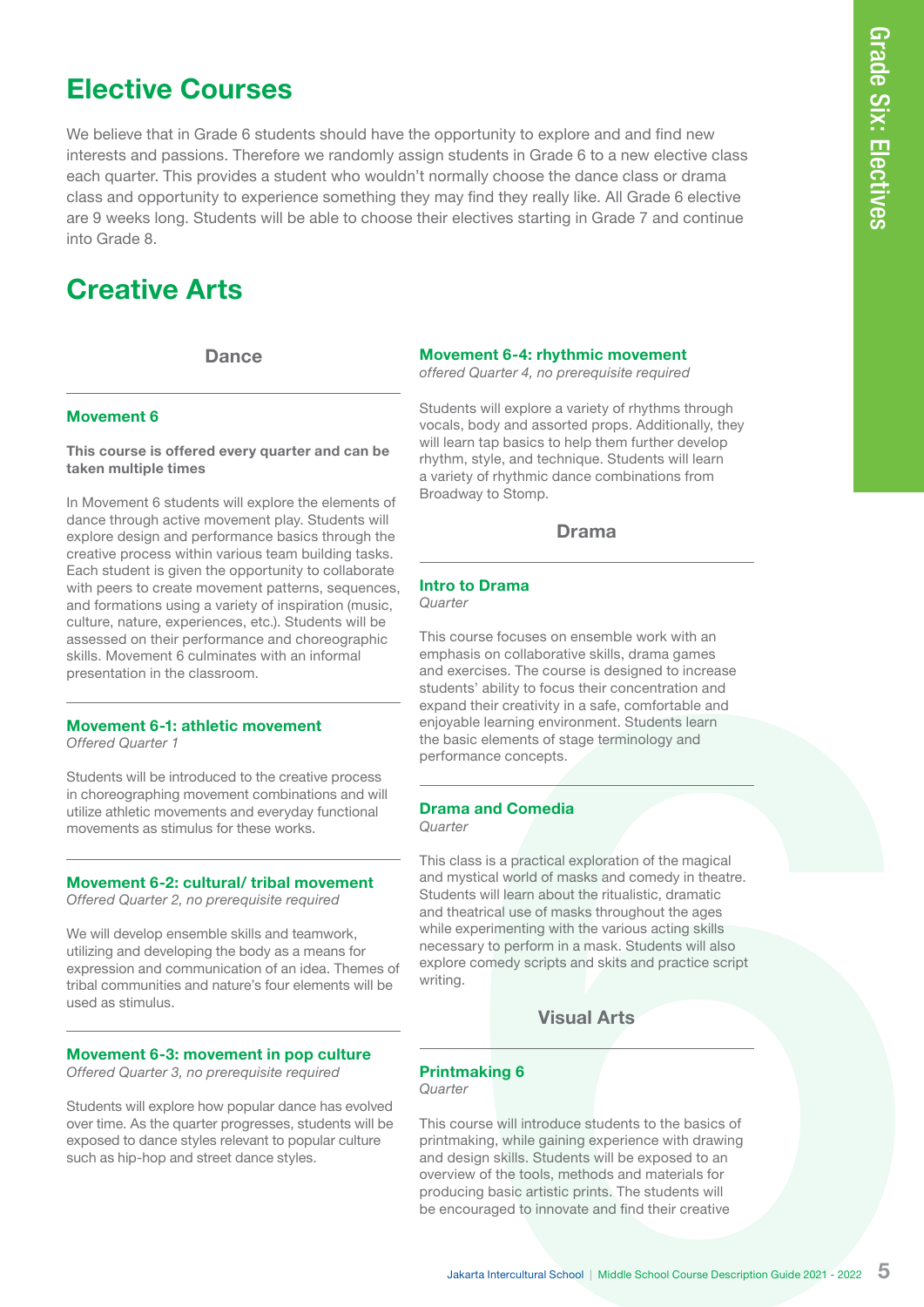voice, while engaging in the printmaking process. Art criticism and art history will also be intertwined within the printmaking curriculum.

### Painting 6

**Quarter** 

This course will introduce students to the basics of painting, while gaining experience with drawing and design skills. Students will be exposed to an overview of color theory, painting methods and painting materials for producing two-dimensional artwork. The students will be encouraged to innovate and find their creative voice, while engaging in the painting process. Art history and art criticism will also be intertwined within the painting/2D art curriculum.

# Sculpture 6

### **Quarter**

This course will introduce students to the basics of sculpture, while gaining experience with drawing and design skills. Students will be exposed to an overview of the tools, methods and materials for producing three-dimensional artwork. The students will be encouraged to innovate and find their creative voice, while engaging in sculptural processes. Art criticism and art history will also be intertwined within the sculpture/3D art curriculum.

Vocal Music

#### Vocal Music 6 Exploratory Quarter

The goal of this quarter-long course is to give students an opportunity to explore music through vocal performance. Students will sing, perform and listen to a variety of music and styles in a fun, creative and safe environment. They will also review and add onto their current knowledge of music reading. At the conclusion of the course, students will participate in an ensemble performance.

# Instrumental Music

#### Band

### Beginning Band

Yearlong

existe, while engaging in the printmaking process Art criticism and art history will also be intertwinded by the printmaking curriculum.<br> **Course for the printmaking curriculum**.<br> **Course for the course will introduce stu** This full-year course is open to all students in Grades 6, who are interested in learning to play a woodwind, brass or percussion instrument in a concert band setting. No previous band experience is necessary. Students will develop music theory and playing skills while performing in a variety of musical styles and genres at the appropriate level of music. An instrument orientation and selection process will be provided in order to create a balanced ensemble. Instruments are available through the school for

those who do not purchase their own. Students are expected to participate in all classes, rehearsals and performances.

## Intermediate Band

#### Yearlong

This full-year course is open to students in Grades 6 who wish to continue playing their musical instrument (woodwind, brass or percussion) in a concert band setting. One previous year of band experience is recommended. Students will continue to develop in music theory and playing skills while performing in a variety of musical styles and genres at the appropriate level of music. Instruments are available through the school for those who do not purchase their own. Students are expected to participate in all classes, rehearsals and performances.

## **Strings**

#### Beginning Strings Yearlong

This full-year course is open to all students in Grades 6 who are interested in learning violin, viola, cello, or double bass. Students enrolling in this class are absolute beginners or would like to refresh their strings skills after some time away. By the end of the first year, students will be able to perform music at a Grade 2 level in a variety of styles, also together with other string ensembles in the Middle School. Students at the beginning level may rent school-owned instruments. As the availability of rental instruments is limited, violinists and violists, in particular, are encouraged to purchase an instrument. As with all performing ensembles, daily practice and concert performances are an expectation.

# Intermediate Strings

Yearlong

This full-year course is open to students in Grades 6 who wish to continue playing their musical instrument (violin, viola, cello, or bad) in a intermediate strings setting. One previous year of strings experience is recommended. Students will continue to develop in music theory and playing skills while performing in a variety of musical styles and genres at the appropriate level of music. Instruments are available through the school for those who do not purchase their own. Students are expected to participate in all classes, rehearsals and performances.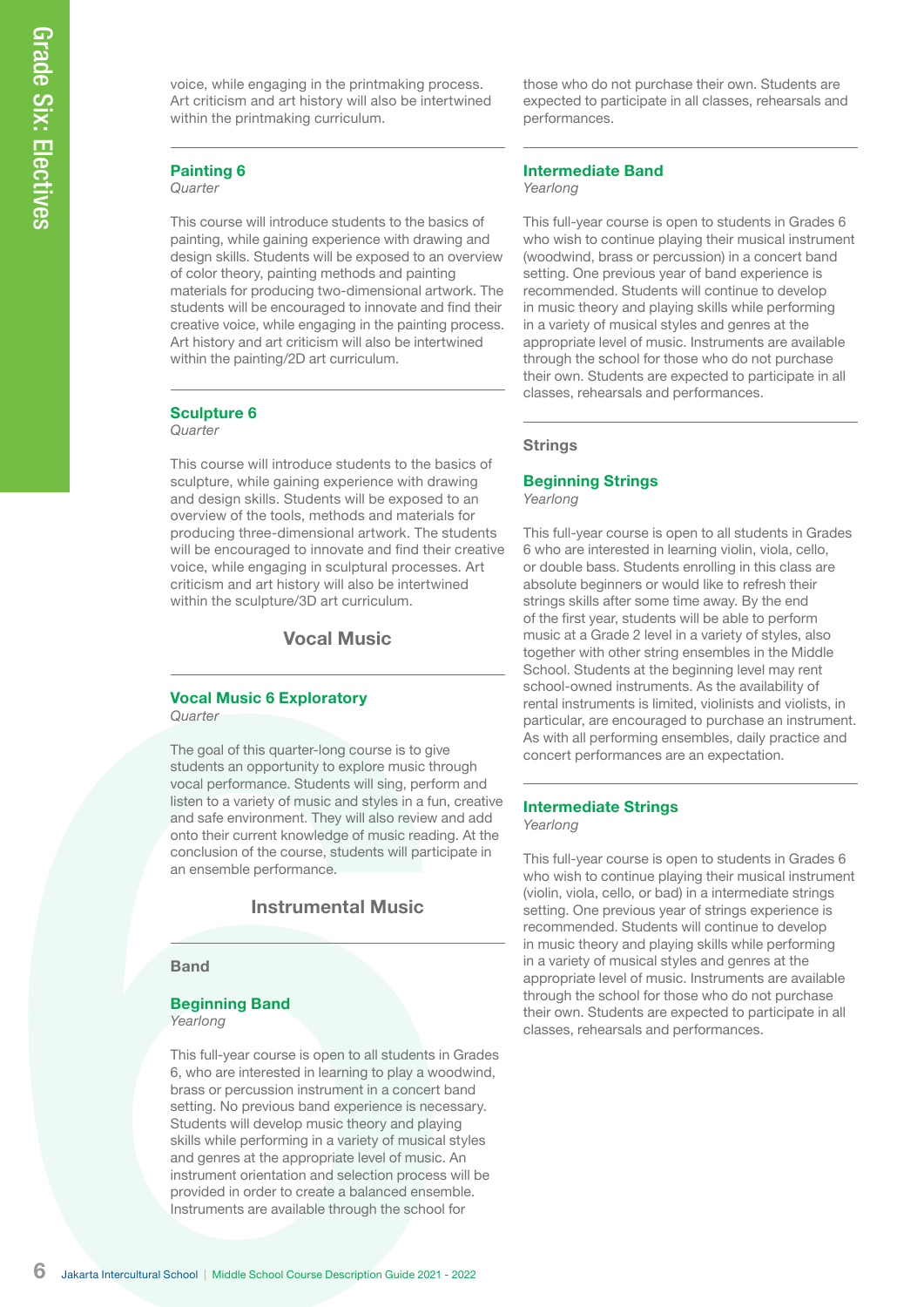# Design Technology & Robotics

# Robotics (Coding) 6

**Quarter** 

The Robotics class allows students to explore the connections between problem solving, design, teamwork, coding and machines. Students will explore the subject using a broad range of technology and equipment working on individual projects and working in small teams. This course provides a structured sequence of coding activities in real-world project-based contexts. The projects are designed to get students thinking about the patterns and structure of not just robotics, but also programming and problem-solving. By the end of the curriculum, students should be better thinkers, not just coders. Due to the self directed project based learning, students can choose to take Robotics any Quarter.

# Design Technology 6

**Quarter** 

Design and Technology has a unique focus on sustainable development, creativity, innovation and the successful implementation of ideas. In Design and Technology courses, students take the initiative in leading your own learning journey, combine practical and technological skills with creative

# Modern Languages

Languages include;

- French
- **Indonesian**
- **Mandarin**
- Spanish

## Foreign Nationals must take option 1 or option 2 each year in Middle School.

Option 1: Take a year-long Bahasa Indonesian & Civics language course (similar to taking French)

Note: Civics will focus on some historical and cultural aspects of Indonesia

Option 2: Take Indonesian Studies Portfolio program. This course will only meet twice a semester during SSR/Advisory. Students will spend time reflecting on how they have been learning in Indonesian to be best for the world.

# Indonesian Passport Holders must take a Bahasa & Sastra (Lit) course each year duing Middle School.

thinking to make real world products and systems that meet clearly identified needs. They learn to think creatively and intervene to solve problems as individuals and members of a team. Working in real world contexts, students identify problems and opportunities for innovation and respond with ideas, products and systems. Through design and technology students develop confidence in using practical skills and become discriminating inventors and users of products. Due to the self directed project based learning, students can choose to take Design and Technology for any Quarter.

# Coding Electronics 6

**Quarter** 

Coding Electronics will focus on problem solving, innovation and evaluation. Learning will be hands on with students experiencing a broad range of Electronic projects and gaining a good working knowledge of the processes involved in Electronics and Coding. Students will gain valuable experience and gain a good insight into not only Electronics and Coding, but also Design Technology, and Engineering. Due to the self directed project based learning, students can choose to take both or either of Coding Electronics any Quarter.

French Mother Tongue (This class will run pending the number of participants)

# French, Bahasa Indonesia, Mandarin & Spanish

# 6 - Beginning

Yearlong

This year-long class is intended for 6th grade students with no or very little experience in the target language. Through a variety of units, students will acquire basic grammatical structures and communication skills. Students will also develop an understanding of the culture of the different regions where the target language is spoken. By the end of the year, students will be able to: introduce themselves, understand and use simple phrases and sentences, ask and answer basic questions, communicate information about themselves,, family, and friends. After successfully completing Gr. 6 - Beginning, students will move on to Gr. 7 - Developing. Mother Tongue *(This class will run pending<br>thber of participants)*<br> **French, Bahasa Indonesia,**<br> **Mandarin & Spanish**<br> **Simming**<br>
The proposition of the state of the grade students<br>
or very little experience in the target

# 6 - Developing

Yearlong

This year-long class is intended for 6th graders who already have experience in the target language\*.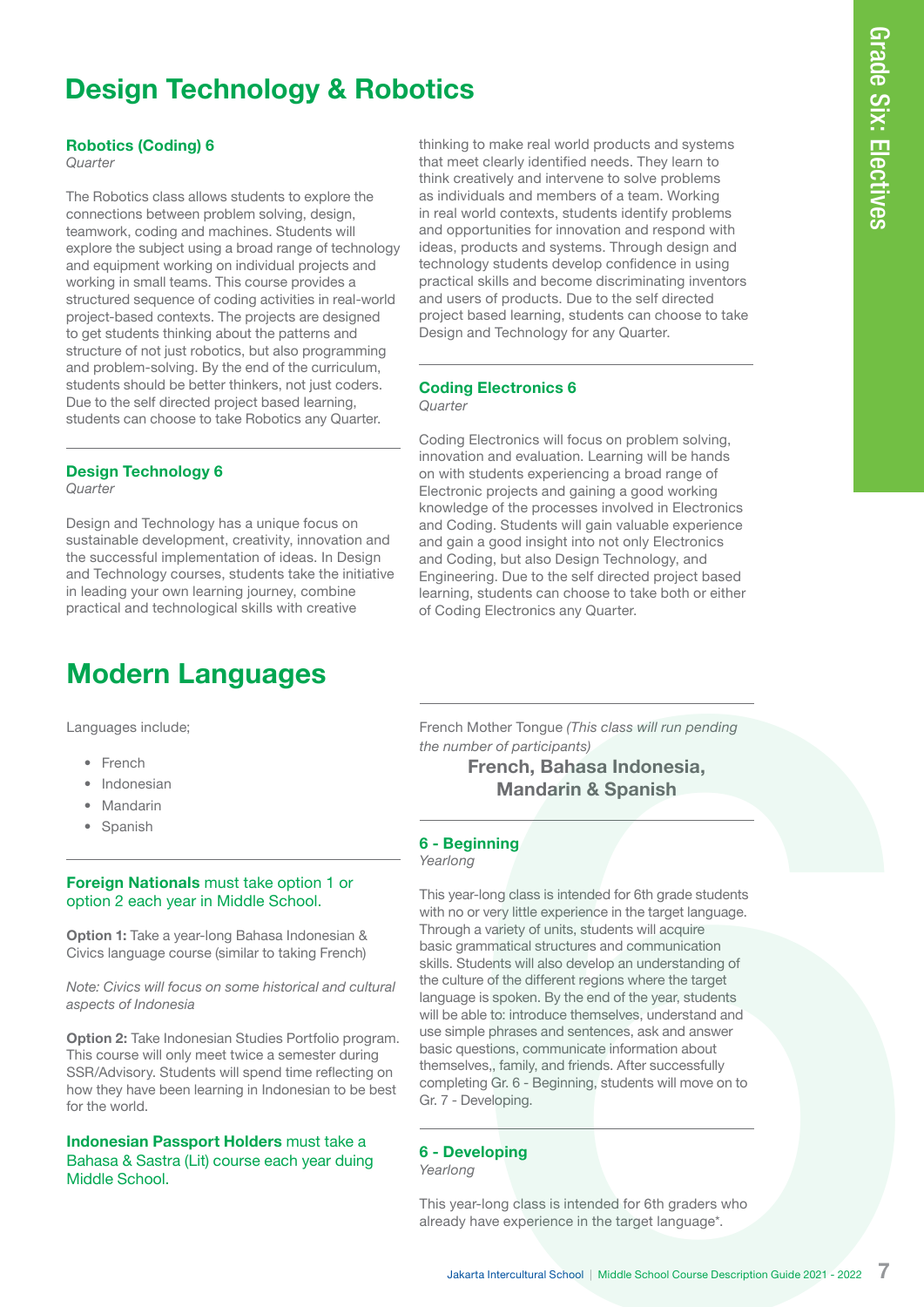In this level, students will acquire more complex grammatical structures and will improve their communication skills. Students will further develop their understanding of the culture of the different regions where the target language is spoken. After successfully completing Gr. 6 - Developing, students will move onto Gr. 7 - Expanding.

(\*Any changes to a student's placement will occur in the first few weeks of the course as determined by the school.

#### 6 - Expanding Yearlong

Bahasa Indonesia & Mandarin chinese only

This year-long class is intended for 6th graders who have a solid understanding of the target language. Students in this class will further develop oral fluency, consolidate and expand grammatical structures and increase their confidence. Students will deepen their understanding of the culture of the different regions where the target language is spoken. After successfully completing Gr. 6 - Expanding, students will move on to Gr. 7 - Expanding.

# For all Indonesian Passport Holders

## Bahasa Indonesia & Civics (Pendidikan Pancasila dan Kewarganegaraan - PPKn)

fin this level, students will acquire more complete<br>communication akilis. Students will improve their<br>there described intercultural Course of the curios and turbule<br>students of the Course of the Course of the Course of the This course is mandatory for Indonesian passportholders and is to be taken as a companion course to an Indonesian Language course. Students will go deeper in topics pertaining to Pancasila, the state philosophy, and attain further knowledge about the government system. Students will also learn about human rights and citizenship issues in line with the Indonesian national curriculum.

#### Religion (Pendidikan Agama)

This course is mandatory for Indonesian passportholders and is to be taken as a companion course to an Indonesian Language and Civics courses. This course will run after school on Mondays from 3:10- 4:10.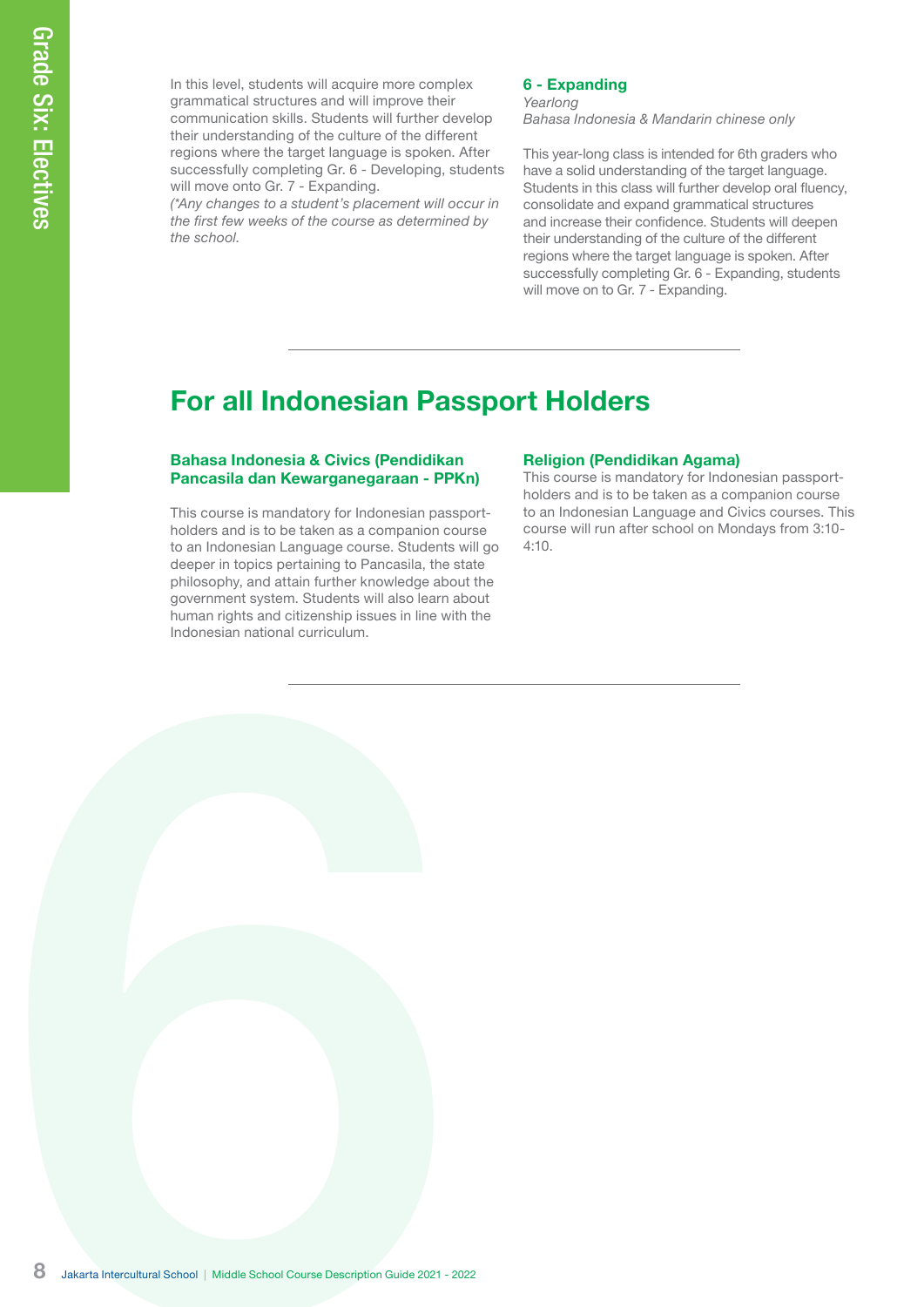# Grade Seven

# Required Courses

# Grade 7 English

In Grade 7 English, reading, writing, and oral communication are taught through the workshop model. Based on Columbia University's Teachers College Reading and Writing Project philosophy, teachers present content, model skills and strategies, and provide students with individualized feedback for growth. The goal of the workshop model is to develop competent, independent, and thoughtful readers, writers, speakers, and listeners.

In reading workshop, students are immersed in an assortment of fiction and nonfiction texts as they expand their comprehension, interpretation, and analytical skills with a variety of before, during, and after reading strategies. Interactive read aloud, minilessons, small group instruction, conferring sessions, book clubs, readers notebooks, and independent reading are the core workshop experiences.

Writing workshop involves an inquiry-based approach to the study of a variety of writing genres, with students delving deep into the features of a genre while progressing through the writing process brainstorming, planning, drafting, revising, conferring, editing, and publishing - to produce their own written pieces. The 6 Traits of Writing provide content for mini-lessons, supporting and guiding students throughout the process. The writing genres studied in Grade 7 English include realistic fiction, argumentative writing, literary analysis, and poetry.

# Grade 7 Social Studies

All JIS Middle School students are enrolled in a full-year social studies course. Our approach to social studies learning is driven by inquiry into global issues, where we identify concepts and compelling questions framed around the overarching concept of our interconnection with the world around us. Drawing on the key Social Studies disciplinary concepts of history, geography, economics and civics, students explore information, generate questions and investigate ideas. We organize new information and ideas in ways that help us see patterns, make connections and generate our own theories and predictions. Finally, we test our theories and demonstrate our knowledge and understanding by reflecting on the evidence and constructing solutions to global problems.

The grade seven social studies units are:

- Interconnections: Natural Resources.
- Interconnections: Historical trade, then and now.
- Interconnections: World Religions and the SDG's.
- Interconnections: Sustainable Tourism and me.

# Grade 7 Science

All JIS Middle School students are enrolled in a fullyear science course. Our approach to science learning is driven by inquiry, where we identify big concepts and a compelling question that provides a pathway to guide the inquiry in a laboratory setting. Along the way, we explore information, investigate ideas, conduct experiments and practice skills that lead to mastery. We organize new information and ideas in ways that help us see patterns, make connections and generate our own theories and predictions. Finally, we test our theories, provide solutions to problems, show our knowledge and demonstrate our understanding.

There are three areas that students will be assessed in Science: (1) Knowledge and Understanding, (2) Investigating and Communicating, and (3) Critical Thinking and Problem Solving.

#### The Grade Seven Science Units are:

- What is the solution to pollution? What are the properties of mixtures?
- (Chemistry of Solutions and Mixtures)
- How can we produce food sustainably? (Biology of Plants)
- Why do we get sick? (Biology of Cells)
- Why do objects move, slow down and stop? (Physics of Forces and Motion)

### Math 7

**Cale 7 Scheme**<br>Jakarta School students are enrolled in a full-<br>any sidence course. Our approach to scheme factoristic process<br>dia competibing quastion that provides a pathway series of the scheme scheme of<br>the course Desc The fundamental purpose of grade 7 mathematics is to formalize and extend the mathematics that students learned in the previous grades and lay a foundation for success in Algebra. The critical areas, organized into units, deepen and extend understanding of linear relationships through our Social Entrepreneurship where students design and run a class business. The Standards for Mathematical Practice apply and, together with the content standards, call for students to experience mathematics as a coherent, useful, and logical subject that makes use of their ability to make sense of problem situations. • How can we produce food sustainably? (Biology<br>• Of Plants)<br>• Why do we get sick? (Biology of Cells)<br>• Why do objects move, slow down and stop?<br>
(My do objects move, slow down and stop?<br>
(Physics of Forces and Motion)<br>
an

Grade 7 math focuses on four critical areas:

- 1. developing understanding of and applying proportional relationships
- 2.developing understanding of operations with rational numbers and working with expressions and linear equations
- 3.investigate chance processes and develop, use, and evaluate probability models; and drawing inferences about populations based on samples.
- 4.solving problems involving scale drawings and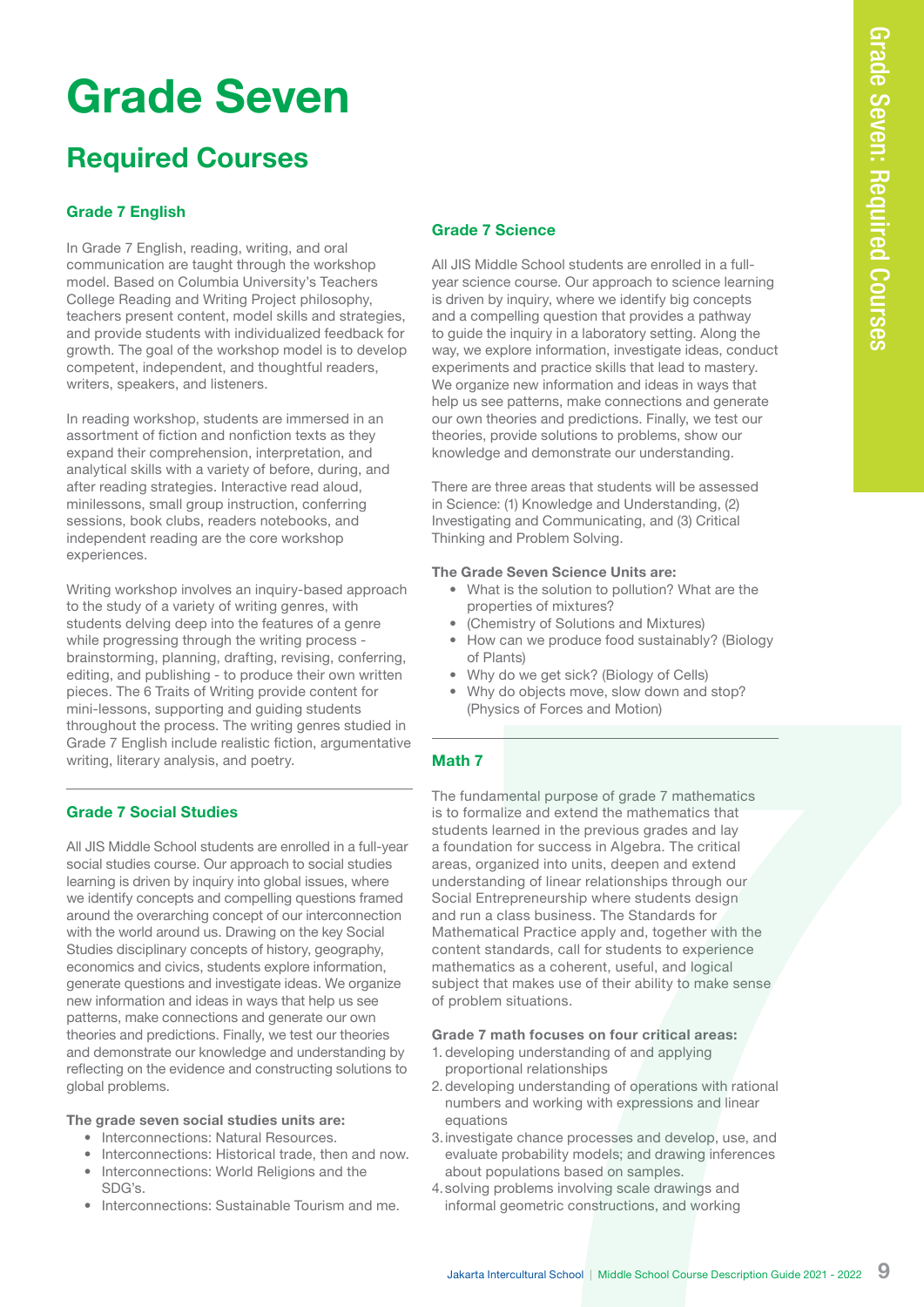Grade Seven: JIS Studio

with two- and three-dimensional shapes to solve problems involving area, surface area, and volume.

# Grade 7 Physical Education

Yearlong

This required course meets every other day throughout the school year in a 70-minute instructional period.

10 Jacques 2021 Martin Nove and three dimensional shapes to solve problems involving area, surface area, a subject to the more proto the more proposition of the more proposition of the more of the more of the proposition o The Middle School physical education program offers a wide selection of athletic activities which serve to promote teamwork and cooperation, motor skill development, physical fitness, knowledge of rules, strategies of game play, and an appreciation of the importance of exercise for a healthy lifestyle. Emphasis is placed on active student participation in a broad range of activities, which include: Aquatics; Net games; Invasive games; Striking / Fielding games; Challenges.



In August 2020, we launched an additional pathway rooted in our core values to Be Best for the World with a different model for scheduling, teaching, and learning. For more information, check on this link: https://www.jisedu.or.id/community-page/ms/jis-studio

# Grade Seven

Students in grade 7 Studio will be enrolled in a learning community (LC), with a combined schedule of English, Social Studies, Science, Math, SSR, and one elective course. Rather than moving from class to class or subject to subject, students work through theme-based problems and projects which integrate blended content areas. In addition, Studio curriculum is designed to provide students with the autonomy to pursue their passions and areas of interest.

# JIS Studio Humanities (Social Studies+English) Units

"Knowing yourself is the beginning of all wisdom" -Aristotle.

How do our personal experiences, culture, values, and personalities shape our own beliefs?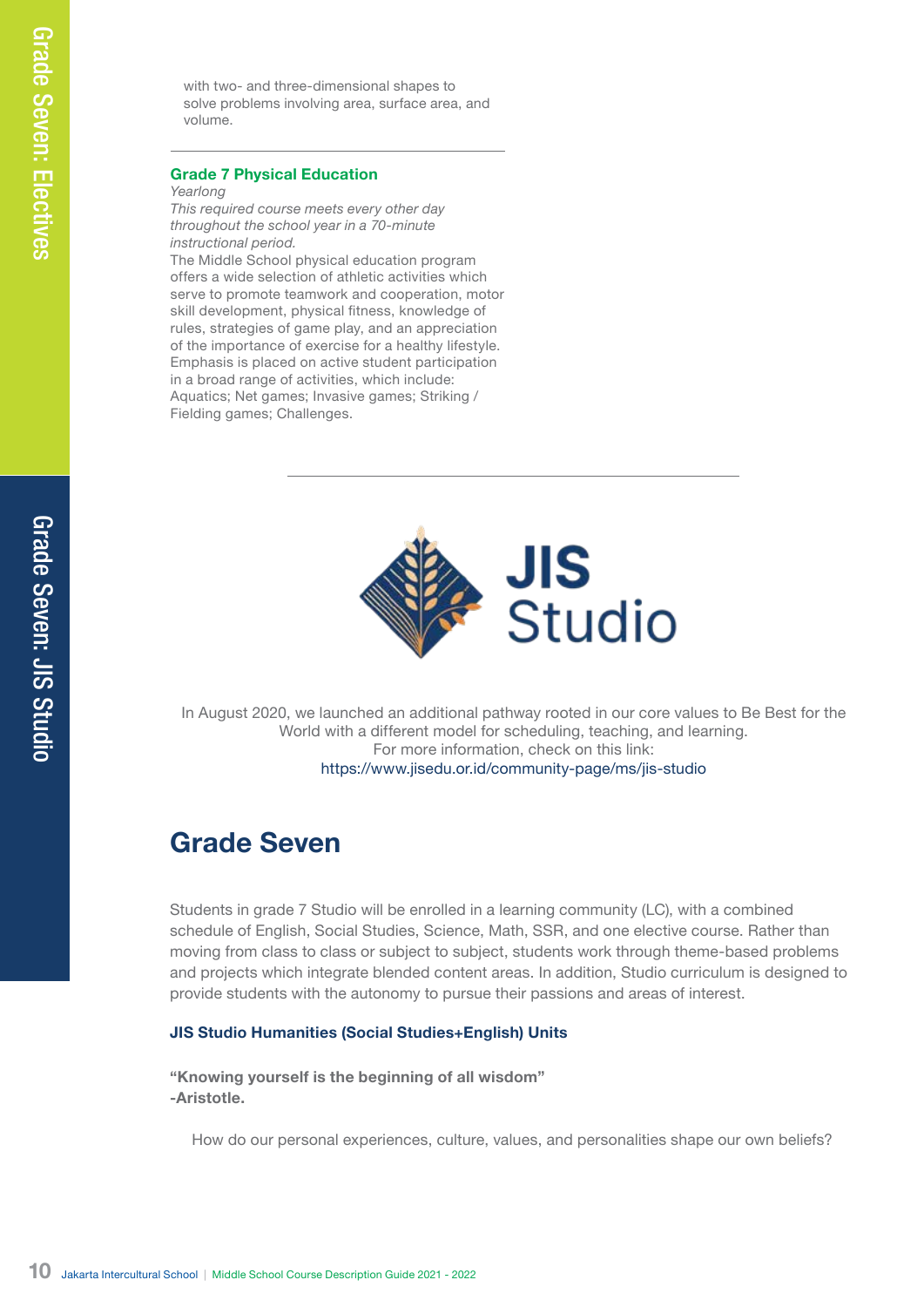# "People with great passion can make the impossible happen."

- What is my passion?
- How can I take ownership of my learning by planning elements of my learning day?
- How can research allow me to pursue my passion?

"We are hardwired to connect with others, it's what gives purpose and meaning to our lives, and without it, there is suffering."

How can we design "opportunities that will allow the JIS community to remain connected during the school year and beyond?

# JIS Studio Grade 7 (Science + Math + Elective)

As the 2021-2022 school year will be the inaugural year for the STEM components of the course the curriculum is currently being developed. The Studio model of theme-based problems and projects with mini-lessons around grade 7 science and math learning goals.

For more information, check on this link: https://www.jisedu.or.id/community-page/ms/jis-studio

# Elective Courses

All Grade 7 students will be able to choose their elective classes. Their number of choices will depend on whether or not they are playing and instrument or taking a language. All Grade 7 elective classes are semester long course.

# Creative Arts

**Dance** 

# Dance 7

This course is offered every semester and can be taken both semesters

In Dance 7 students will explore various movement styles, learning to differentiate between different genres of dance. Students will build technical skills in a variety of dance styles such as jazz, hip hop and cultural dances. Students will learn elements of dance, qualities of movement, choreographic concepts, and performance principles. Students will explore meaning in dance. They will be given the opportunity to collaborate with peers to develop & refine dance combinations that communicate personal or cultural meaning. Students will be assessed on their performance and choreographic skills. Each semester will incorporate both informal and formal performances.

#### Dance 7-1: Foundations & Culture Offered semester 1

The elements of dance will be explored through a variety of dance styles, with an emphasis on Jazz and Hip Hop. Students will also explore the Functions of Dance - Social, Artistic and Cultural. They will learn a variety of cultural dances such as Bollywood and Social Dances.

# Dance 7-2: Foundations & Telling Stories through Dance

Offered semester 2, no prerequisite required

**I**le happen."<br>
Ing elements of my learning day?<br>
<sup>2</sup>?<br>
1 gives purpose and meaning to our<br>
for the STEM components of the course<br>
for the STEM components of the course<br>
month learning goals.<br>
2<br>
2<br>
2<br>
2<br>
2<br>
2<br>
2<br>
2<br>
2<br>
2<br> Students will continue to explore the elements of dance through a variety of dance styles, with an emphasis on Jazz, Broadway and Hip Hop. This course will also aim to develop creativity with movement. Students will experiment with meaning in dance and work collaboratively in an effort to tell a story through a dance composition project.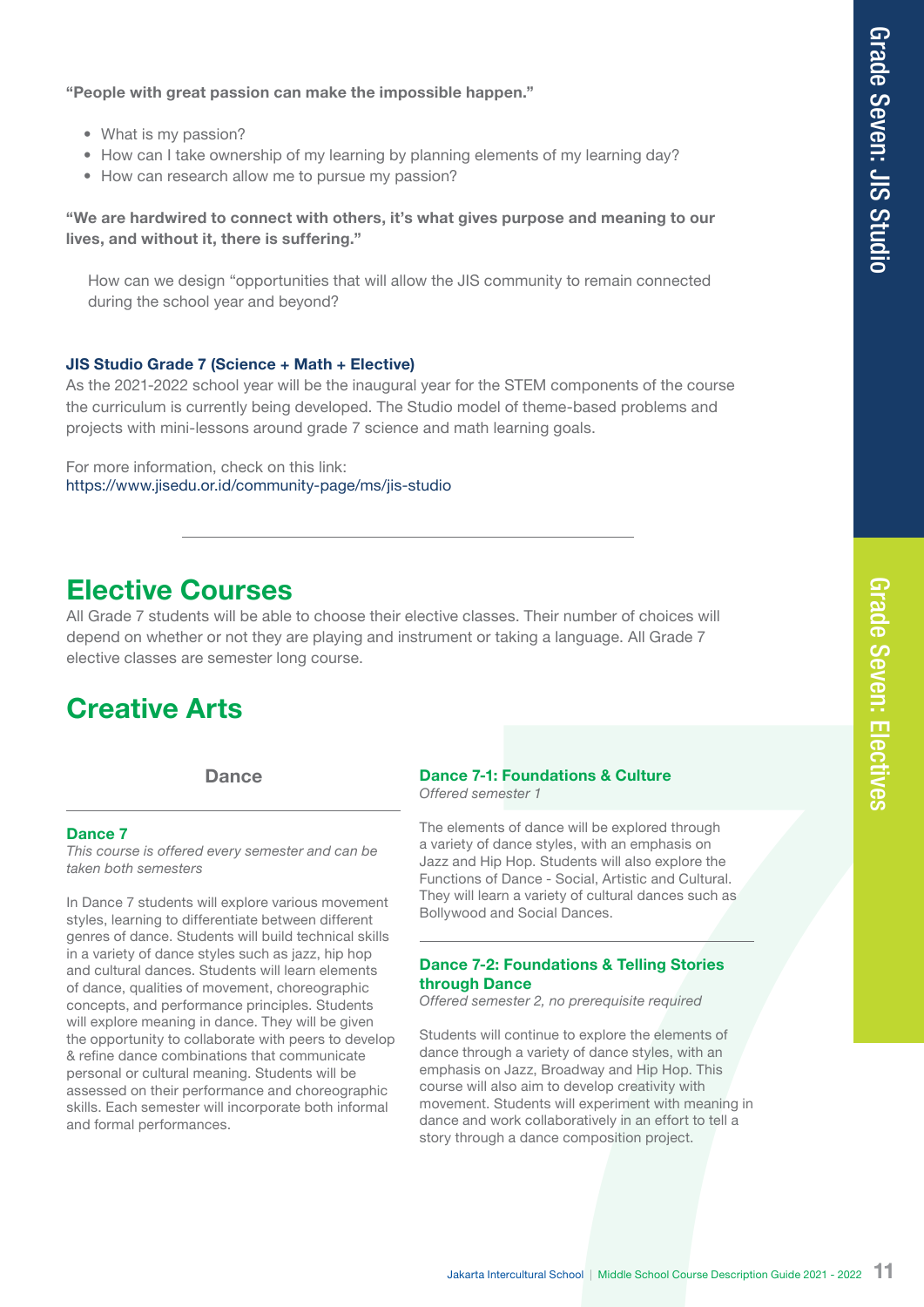# Drama 7

Semester

This course focuses on ensemble work, with an emphasis on collaborative skills, games and theatre exercises. The work is designed to increase students' ability to focus their concentration and expand their creativity in a safe, comfortable and enjoyable learning environment. Students learn the basic elements of stage terminology and performance concepts during units that include a focus on improvisation, juggling and circus performance, genre specific script writing and performing for an audience.

# Visual Arts

# Printmaking 7

Semester

This course will provide students with opportunities to expand upon their life-drawing skills, while being immersed in multiple printmaking practices, in particular drypoint. Using design elements and inquiry based research as guideposts, the students will have the artistic freedom to make compositional choices to create a series of original, inventive prints. Art history and art criticism will be connected with the printmaking process to enhance the students' experience, whilst working with this dynamic set of media.

# Painting 7

#### Semester

experience, whilst working with this dynamic set<br>
media.<br> **Painting 7**<br>
Semester<br>
This course will provide students with opportunite<br>
to expand upon their gesture drawing skills, whil<br>
being immersed in multiple painting t This course will provide students with opportunities to expand upon their gesture drawing skills, while being immersed in multiple painting techniques, in particular ink and watercolor. Using design elements and inquiry based research as guideposts, the students will have the artistic freedom to make compositional choices to create a series of original, inventive paintings. Art history and art criticism will be connected with the painting process to enhance the students' experience, whilst working with this dynamic set of media.

# Sculpture 7

Semester

This course will provide students with opportunities to expand upon their contour drawing skills, while being immersed in multiple sculptural techniques, with particular focus on wire and ceramics. Using design elements and inquiry based research as guideposts, the students will have the artistic freedom to make compositional choices to create a series of original, inventive sculptures. Art history and art criticism will be connected with the sculptural process to enhance the students' experience, whilst working with this dynamic set of media.

# Vocal Music 7

#### Semester

This semester course is open to all Grade 7. Students will further their choral music education through a spiraled and sequential curriculum. The course will focus on developing their changing voice using proper vocal techniques, both individually and in ensemble work. They will study music-reading skills, learn part songs in preparation for concerts and build confidence as a performer. Songs will be selected from a wide variety of musical styles and genres suitable for Middle School students. This performing arts class requires all class members to perform at the end of each quarter.

# Instrumental Music

## Band

# Beginning Band 7

Yearlong

This full-year course is open to all students in Grades 7, who are interested in learning to play a woodwind, brass or percussion instrument in a concert band setting. No previous band experience is necessary. Students will develop music theory and playing skills while performing in a variety of musical styles and genres at the appropriate level of music. An instrument orientation and selection process will be provided in order to create a balanced ensemble. Instruments are available through the school for those who do not purchase their own. Students are expected to participate in all classes, rehearsals and performances.

#### Intermediate Band 7 Yearlong

This full-year course is open to students in Grades 7 who wish to continue playing their musical instrument (woodwind, brass or percussion) in a concert band setting. One previous year of band experience is recommended. Students will continue to develop in music theory and playing skills while performing in a variety of musical styles and genres at the appropriate level of music. Instruments are available through the school for those who do not purchase their own. Students are expected to participate in all classes, rehearsals and performances.

### **Strings**

# Beginning Strings 7

Yearlong

This full-year course is open to all students in Grades 7, who are interested in learning violin,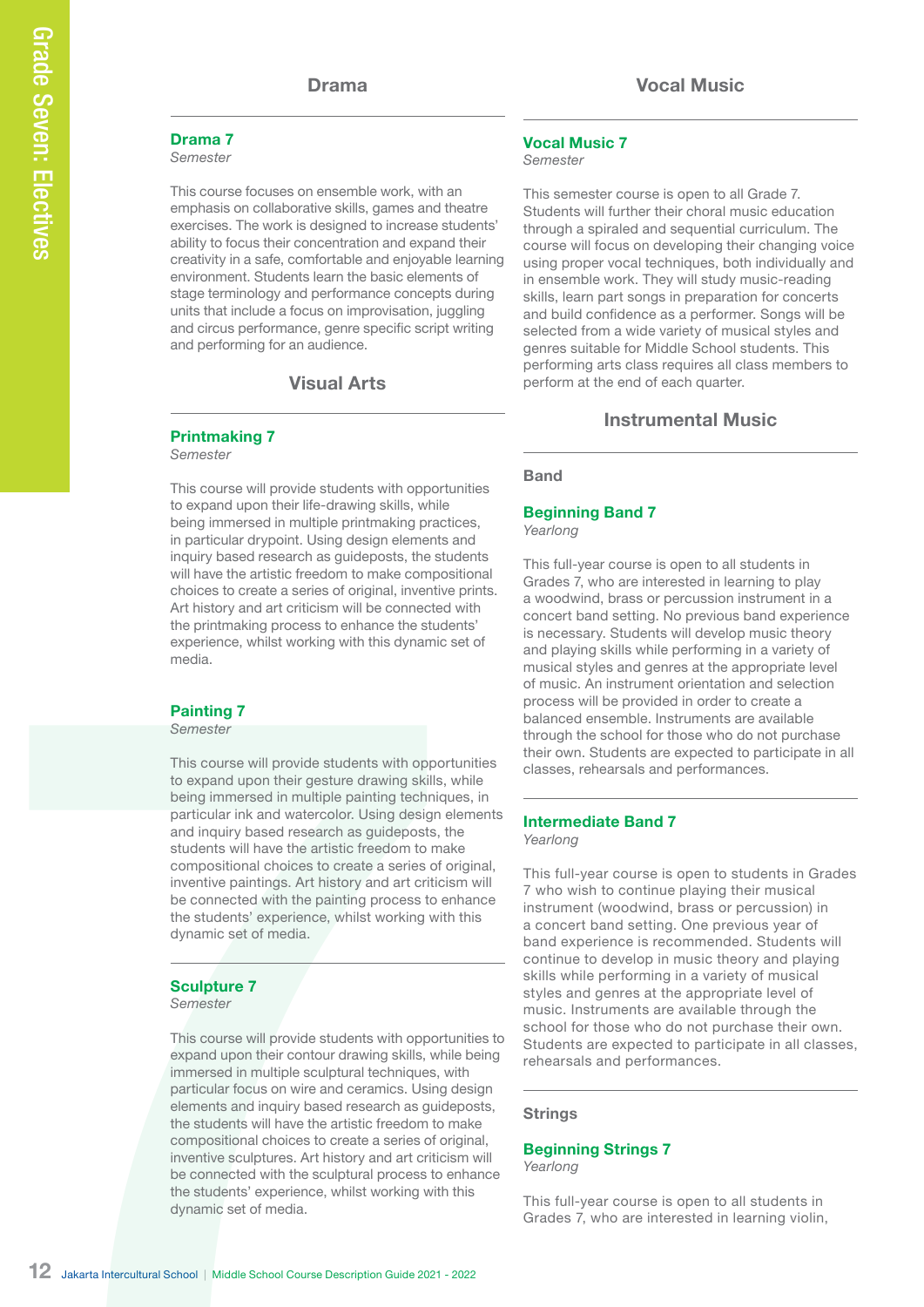viola, cello, or double bass. Students enrolling in this class are absolute beginners or would like to refresh their strings skills after some time away. By the end of the first year, students will be able to perform music at a Grade 2 level in a variety of styles, also together with other string ensembles in the Middle School. Students at the beginning level may rent school-owned instruments. As the availability of rental instruments is limited, violinists and violists, in particular, are encouraged to purchase an instrument. As with all performing ensembles, daily practice and concert performances are an expectation.

#### Intermediate Strings 7 Yearlong

This full-year course is available for students in grade 7 who have successfully completed the Suzuki Bach Minuets or equivalent, with at least 1 year of experience. Availability of rental instruments is limited and intermediate-level strings musicians are encouraged to purchase their own instruments. As with all performing ensembles, students are expected to practice daily and to participate in all rehearsals and performances.

# Independent Studies

## Studio Independent Project 7

Semester

Studio Independent Project is an elective course where students will explore their individual interests and learn about those of others. The Studio elective provides the time, space to focus on discovering as well as developing personal passions.

# Design Technology & **Robotics**

# Robotics (Coding) 7

Semester 1 & 2

The robotics class allows students to explore the connections between problem solving, design, teamwork, coding and machines. Students will explore the subject using a broad range of technology and equipment working on individual projects and working in small teams. Projects will be based on problem solving tasks in a creative "hands on" environment giving students a great opportunity to develop as innovative problem solvers. Due to the self directed project based learning, students can choose to take both or either of Robotics 7 Semester 1 and 2.

# Design Technology 7

Semester 1 & 2

Design and Technology has a unique focus on sustainable development, creativity, innovation and the successful implementation of ideas. In Design and Technology courses, students take the initiative in leading your own learning journey, combine

practical and technological skills with creative thinking to make real world products and systems that meet clearly identified needs. They learn to think creatively and intervene to solve problems as individuals and members of a team. Working in real world contexts, students identify problems and opportunities for innovation and respond with ideas, products and systems. Through design and technology students develop confidence in using practical skills and become discriminating inventors and users of products. Due to the self directed project based learning, students can choose to take both or either of Design and Technology 1 and 2.

#### Electronics (Coding) 7 Semester 1 & 2

Coding Electronics will focus on problem solving, innovation and evaluation. Learning will be hands on with students experiencing a broad range of Electronic projects and gaining a good working knowledge of the processes involved in Electronics and Coding. Students will gain valuable experience and gain a good insight into not only Electronics and Coding, but also Design Technology, and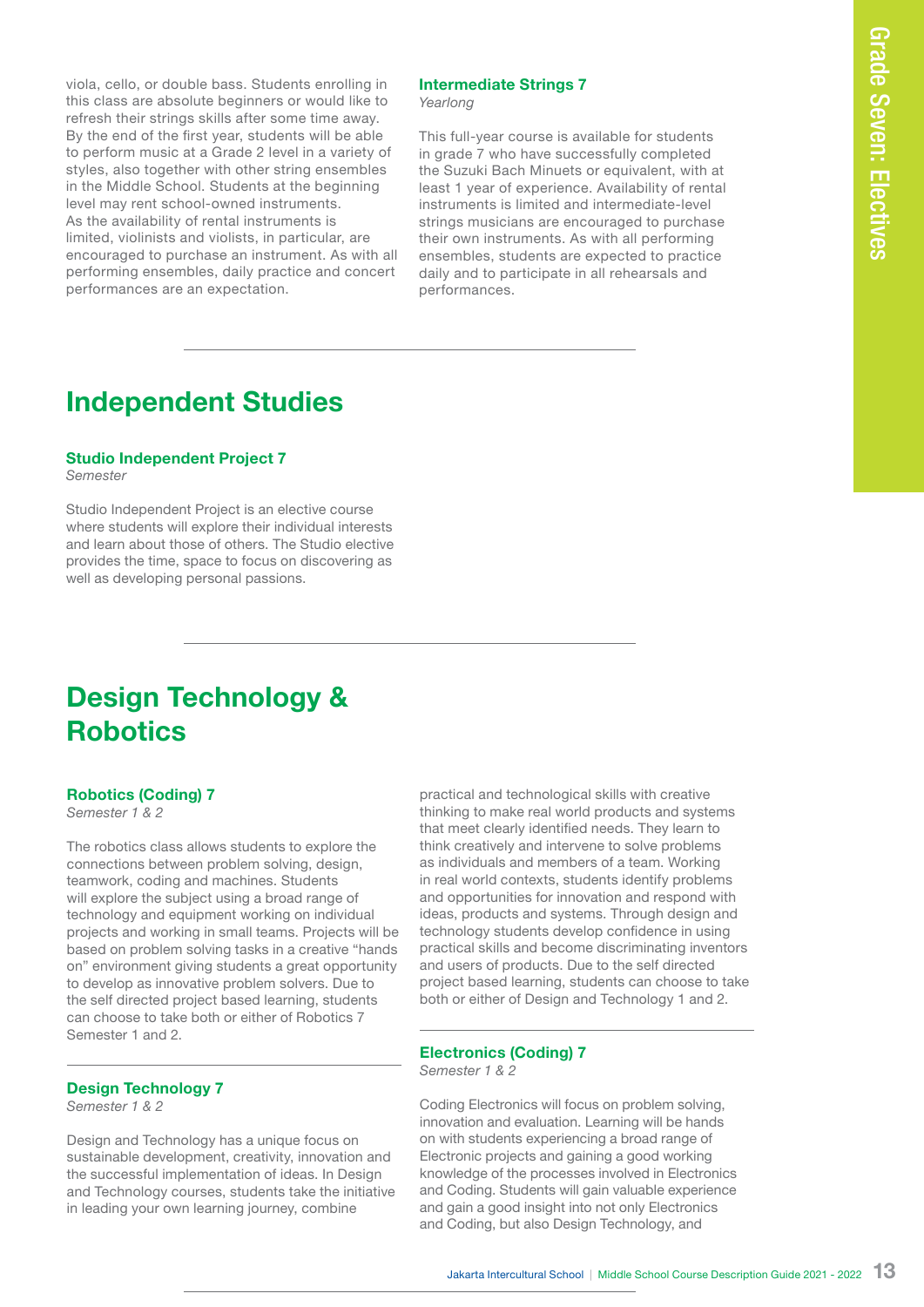Engineering. Due to the self directed project based learning, students can choose to take both or either of Coding Electronics 7 Semester 1 and 2.

# Modern Languages

Languages include;

- French
- Indonesian
- Mandarin
- Spanish

## Foreign Nationals must take option 1 or option 2 each year in Middle School.

Option 1: Take a year-long Bahasa Indonesian & Civics language course (similar to taking French)

Note: Civics will focus on some historical and cultural aspects of Indonesia

Option 2: Take Indonesian Studies Portfolio program. This course will only meet twice a semester during SSR/Advisory. Students will spend time reflecting on how they have been learning in Indonesian to be best for the world.

## Indonesian Passport Holders must take a Bahasa & Sastra (Lit) course each year duing Middle School.

French Mother Tongue (This class will run pending the number of participants)

# French, Bahasa Indonesia, Mandarin & Spanish

#### **Beginning**

Yearlong

Frequencing. Due to the self directed project base<br>of Coding Bectronica 7 Semester 1 and 2.<br>of Coding Bectronica 7 Semester 1 and 2.<br>
\* Frequencies Theoretics<br>
\* Marxistan<br>
\* Spanish<br>
Foreign Nationals must that option 1 o This year-long class is intended for 7th grade students with no or very little experience in the target language. Through a variety of units, students will acquire basic grammatical structures and communication skills. Students will also develop an understanding of the culture of the different regions/countries where the target language is spoken. By the end of the year, students will be able to: introduce themselves, understand and use simple phrases and sentences, ask and answer basic questions, communicate information about themselves, family, and friends.

#### Developing Yearlong

This year-long class is intended for 7th graders who have successfully completed their 6 - Beginning language class or the equivalent. Building on the knowledge acquired in grade 6, students will acquire more complex grammatical structures and will improve their communication skills. Students will further develop their understanding of the culture of the different regions where the target language is spoken. After successfully completing Gr. 7 - Developing, students will move on to Gr. 8 - Expanding.

#### Expanding Yearlong

Bahasa Indonesia and Mandarin Chinese only

This year-long class is intended for 7th graders who have successfully completed the Gr. 6 - Developing language class or the equivalent. Building on the knowledge acquired in grade 6, students in this class will further develop oral fluency, consolidate and expand grammatical structures and increase their confidence. Students will deepen their understanding of the culture of the different regions where the target language is spoken. After successfully completing Gr. 7 - Expanding, students will move on to Gr. 8 - Expanding.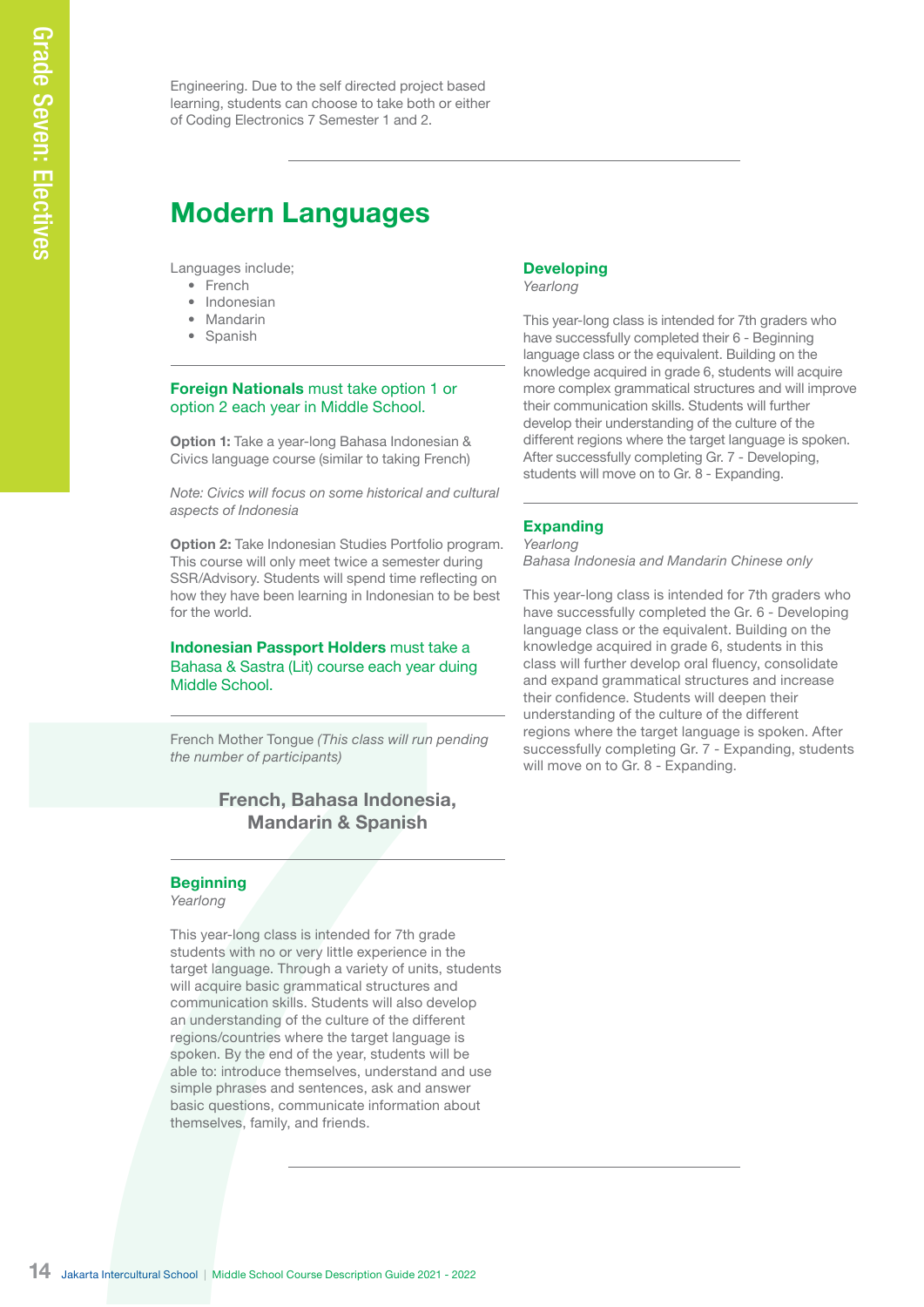# For all Indonesian Passport Holders

# Bahasa Indonesia & Civics (Pendidikan Pancasila dan Kewarganegaraan - PPKn)

This course is mandatory for Indonesian passportholders and is to be taken as a companion course to an Indonesian Language course. Students will go deeper in topics pertaining to Pancasila, the state philosophy, and attain further knowledge about the government system. Students will also learn about human rights and citizenship issues in line with the Indonesian national curriculum.

## Religion (Pendidikan Agama)

This course is mandatory for Indonesian passportholders and is to be taken as a companion course to an Indonesian Language and Civics courses.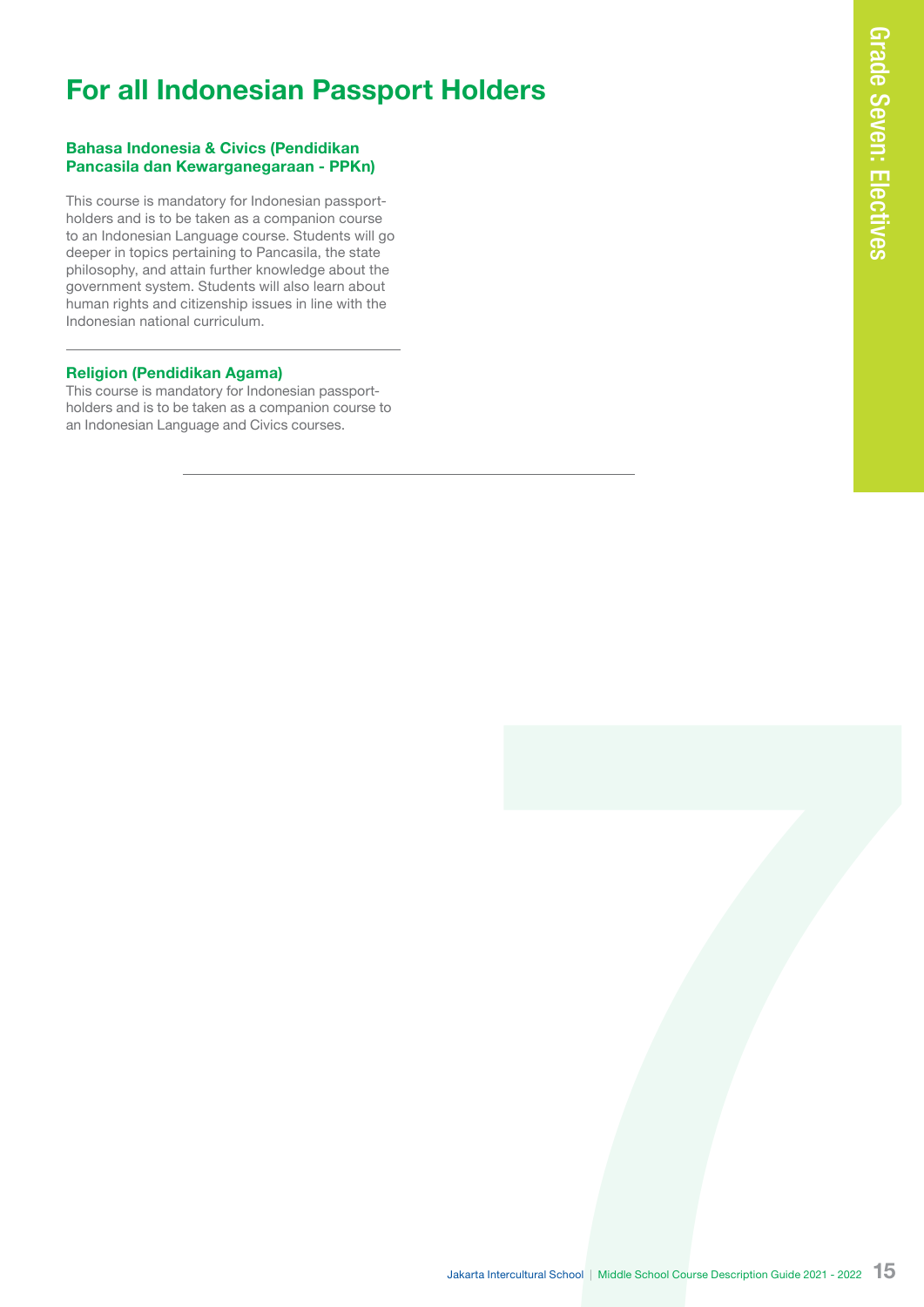# Grade Eight

# Required Courses

# English

In Grade 8 English, reading, writing, and oral communication are taught through the workshop model. Based on Columbia University's Teachers College Reading and Writing Project philosophy, teachers present content, model skills and strategies, and provide students with individualized feedback for growth. The goal of the workshop model is to develop competent, independent, and thoughtful readers, writers, speakers, and listeners.

In reading workshop, students are immersed in an assortment of fiction and nonfiction texts as they expand their comprehension, interpretation, and analytical skills with a variety of before, during, and after reading strategies. Interactive read aloud, mini-lessons, small group instruction, conferring sessions, book clubs, readers notebooks, and independent reading are the core workshop experiences. The Grade 8 reading units include an introduction to the life of a literary scholar, a study in author's craft, the character's journey and theme, and a study in nonfiction texts.

Writing workshop involves an inquiry-based approach to the study of a variety of writing genres, with students delving deep into the features of

a genre while progressing through the writing process - brainstorming, planning, drafting, revising, conferring, editing, and publishing - to produce their own written pieces. The 6 Traits of Writing provide content for mini-lessons, supporting and guiding students throughout the process. The writing genres studied in Grade 8 English include short fictional narratives, persuasive writing, literary analysis, and poetry.

# Social Studies

sessions, book clubs, readers notebooks, and<br>independent reading are the core workshop<br>independent reading are the core workshop<br>in current carding are the core workshop<br>in another is club at the of a literary solohic, as All JIS Middle School students are enrolled in a full-year social studies course. Our approach to social studies learning is driven by inquiry into global issues, where we identify concepts and a compelling question that provides a pathway to guide the inquiry. Using illustrative content as a guide, we explore information, investigate ideas, and practice skills that lead to mastery. We organize new information and ideas in ways that help us see patterns, make connections and generate our own theories and predictions. Finally, we test our theories and demonstrate our knowledge and understanding by reflecting on the evidence and providing solutions to problems.

The grade eight social studies units are:

- Human Rights
- Conflict: A Case Study of Refugees
- Sustainability in Indonesia
- Cities of the Future

# **Science**

All JIS Middle School students are enrolled in a full-year science course. Our approach to science learning is driven by inquiry, where we identify concepts and a compelling question that provides a pathway to guide the inquiry in a laboratory setting. Along the way, we explore information, investigate ideas, conduct experiments and practice skills that lead to mastery. We organize new information and ideas in ways that help us see patterns, make connections and generate our own questions and predictions. Finally, we test our questions, provide solutions to problems, show our knowledge and demonstrate our understanding.

#### There are three areas that students will be assessed in Science:

- 1. Knowledge and Understanding,
- 2.Investigating and Communicating, and
- 3.Critical Thinking and Problem Solving

## The Grade Eight Science Units are:

- What's going on beneath the surface? (Chemistry of Chemical vs. Physical Changes, Atomic Chemistry, Periodic Table of Elements)
- How is energy transferred and transformed? (Physics of Energy Transfer & Transformations)
- Why does outer space matter? (The Earth, Moon, Sun System)
- How do living organisms interact with each other and with their physical surroundings? (Ecology and Sustainability of Ecosystems)
- How do cells, tissues, organs, and organ systems work together to keep organisms healthy? (Biology of Body Systems)

# Math

During Math 8, students will grapple with rich tasks that ask them to model the world around them using numerical, graphical, and symbolic representations. Our goal is for students to develop fluency through a balanced instructional approach consisting of problem solving challenges, constructivist lessons, and explicit instruction. The Common Core Content Standards and Standards for Mathematical Practice call for students to experience mathematics as a coherent, useful, and logical subject.

### Grade 8 focuses on three critical areas:

1. formulating and reasoning about expressions and equations, including modeling associations in bivariate data with linear equations, and solving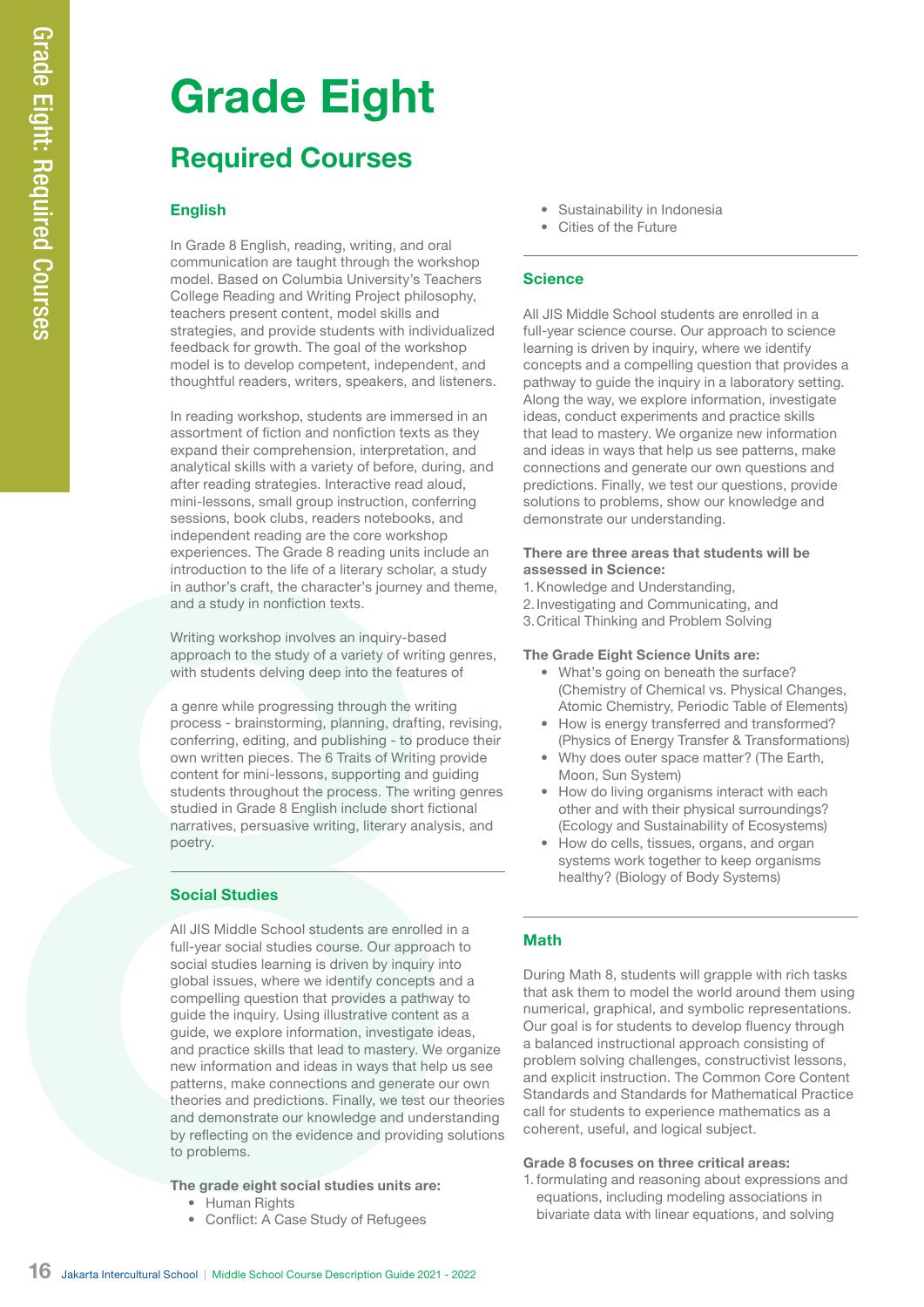linear equations and systems of linear equations.

- 2. grasping the concept of a function and using linear. exponential and quadratic functions to describe and analyze quantitative relationships.
- 3.understanding geometric relationships in the context of volumes of 3-d objects as well as understanding and applying the Pythagorean Theorem.

## Physical Education

This required course meets every other day throughout the school year in a 70-minute instructional period.

The Middle School physical education program offers a wide selection of athletic activities which serve to promote teamwork and cooperation, motor skill development, physical fitness, knowledge of rules, strategies of game play, and an appreciation of the importance of exercise for a healthy lifestyle. Emphasis in Semester one is placed on active student participation in a broad range of activities, which include: net games and Invasive games.

In semester two students take increasing ownership of their learning journey by selecting from a range of activities over 3 mini-courses.

Course 1 includes Intensive aquatic instruction, target games or striking / fielding games

Course 2 involves physical and mental challenges including Adventure based learning, Rock climbing, Aquatics or Archery.

Course 3 utilises the sports education model where students cooperatively learn a new sport and undertake various roles including training as players and learning how to officiate so that they can independently organise and run a student-led tournament.

#### Health

This is a semester long course

Our health course is a holistic program that aims to give students accurate and relevant information in the areas of physical, social, emotional, mental, spiritual and environmental health. We aim to develop the skills students need to make healthy and safe choices for the rest of their lives.

Students learn how to take positive action to enhance their own and others' health, safety and wellbeing. They do this as they examine values, beliefs, attitudes, opportunities, decisions, behaviours and actions.

#### Some of the topics covered in Grade 8 Health include:

- keeping healthy and safe
- recognising and avoiding risky behaviour
- healthy lifestyle choices
- nutrition and eating habits
- the importance of sleep
- managing stress, anxiety and depression
- developing mentally healthy behaviours
- changing relationships and interpersonal communication
- sexuality and sexual health

Mindfulness is also incorporated into our classes as it complements learning and wellbeing; helping with stress management, resilience, improving attention & focus, as well as increasing empathy and awareness of negative emotional states.

The Middle School Health team is excited to be working with your child this year to help them achieve their goals and discover their true inner potential. were anticleasing emparing and awareness<br>the School Health team is excited to be<br>the School Health team is excited to be<br>they our child this year to help them achieve<br>is and discover their true inner potential.<br>At a Interc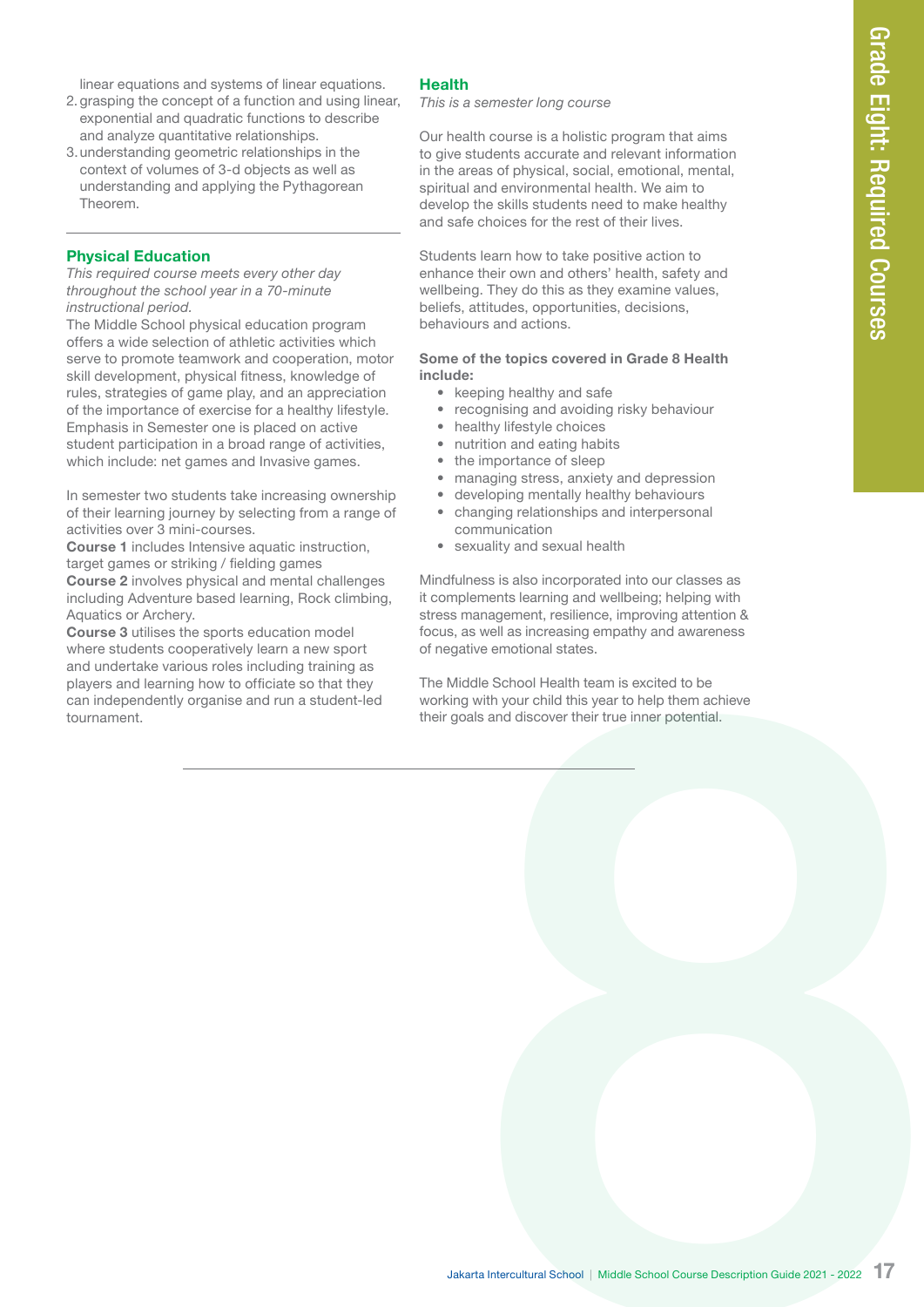

In August 2020, we launched an additional pathway rooted in our core values to Be Best for the World with a different model for scheduling, teaching, and learning. For more information, check on this link: https://www.jisedu.or.id/community-page/ms/jis-studio

# Grade Eight

Students in grades 8 will have a condensed schedule of English, Social Studies, SSR, and one elective course, all in one "JIS Studio" course block. Rather than moving from class to class or subject to subject, students work through theme-based problems and projects which integrate all different content areas. In addition, Studio curriculum is designed to provide students with the autonomy to pursue their passions and areas of interest.

As the 2021-2022 school year will be the inaugural year for the STEM components of the course the curriculum is currently being developed. The Studio model of theme-based problems and projects with mini-lessons around grade 7 science and math learning goals.

For more information, check on this link: https://www.jisedu.or.id/community-page/ms/jis-studio

# JIS Studio (English+Social Studies+Elective)

### Yearlong

18 **Civitation**<br>
18 August 2020, we launched an additional<br>
18 Tacket with a different model<br>
18 Haudents in grades 8 will have a condensed<br>
18 Studion Course information and the model Course Description Guide 2022<br>
2022 S Students in grades 8 will have a condensed schedule of English, Social Studies, SSR, and one elective course, all in one "JIS Studio" course block. Rather than moving from class to class or subject to subject, students work through theme-based problems and projects which integrate all different content areas. In addition, Studio curriculum is designed to provide students with the autonomy to pursue their passions and areas of interest.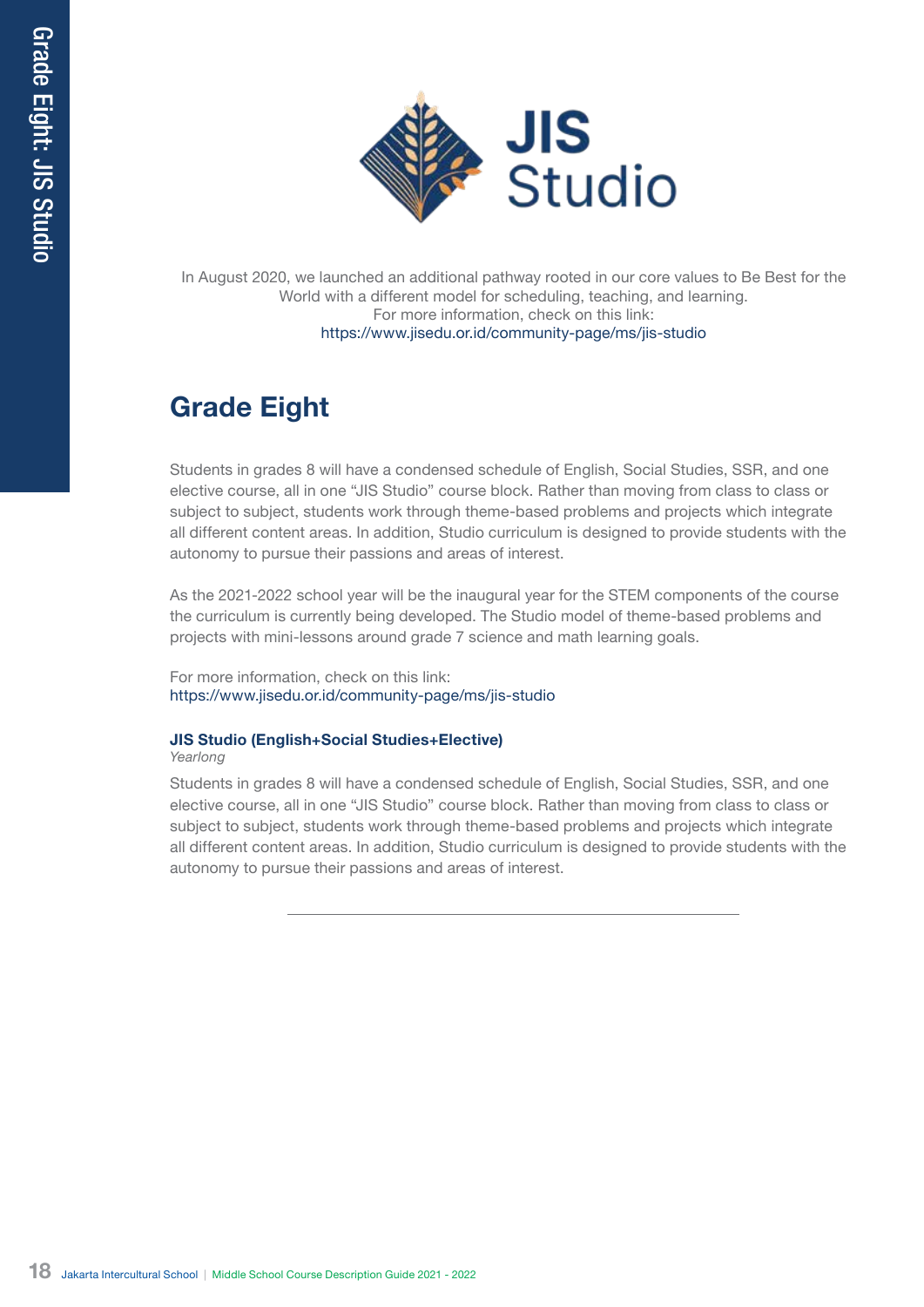# Elective Courses

All Grade 8 students will be able to choose their elective classes. Their number of choices will depend on whether or not they are playing and instrument or taking a language. All Grade 8 elective classes are semester long course.

# Creative Arts

**Dance** 

## Dance 8

This course is offered every semester and can be taken both semesters

In Dance 8 students will develop a greater understanding of movement and a stronger appreciation of all dance styles. Students will build technical dance skills in a variety of dance styles such as Contemporary, Hip Hop, Jazz, Tap and cultural dances. Students continue to learn elements of dance, qualities of movement, choreographic concepts, and performance principles. Students will be encouraged to express themselves through dance. Students will have the opportunity to collaborate with peers to develop & refine dance combinations focused on expressiveness and artistic intent. Assessment will be based on performance and choreographic elements. Each semester will incorporate both informal and formal performances.

# Dance 8-1: Dance Performance & Culture

Offered semester 1

The elements of dance will be explored through a variety of dance styles, with an emphasis on Contemporary and Hip Hop. Students will also explore the Functions of Dance - Social, Artistic and Cultural. They will learn a variety of cultural dances.

# Dance 8-2: Dance Performance & Expression through Dance

Offered semester 2, no prerequisite required

Students will continue to explore the elements of dance through a variety of dance styles, with an emphasis on Contemporary, Jazz, Tap and Hip Hop. This course will also aim to develop creativity with movement. Students will experiment with meaning in dance and be given the opportunity to express themselves creatively through a dance composition project.

# Drama

# Theatre Workshop 8

**Semester** 

While continuing to emphasize the importance of the ensemble, this course focuses more specifically on character development, script interpretation,

monologue and scene work. Students are exposed to a variety of theatrical styles and genres. We will study classic theatre styles of Ancient Greece and Elizabethan drama such as the plays of William Shakespeare. Students will be introduced to stage fighting, classical text delivery and the many wonders of the classical stage. Students will work together to create their own performance piece. There is no prerequisite for this course except for a positive attitude.

# Musical Theatre - A History

Semester-Team Taught Drama and Dance

Throughout this Musical Theatre class students will explore the work of the actor/singer/dancer and use their gained knowledge to develop as performers. This course allows students an opportunity to practice performance skills while exploring the history of musical theatre from its early days. Students will prepare and present as soloists as well as members of small groups and larger ensembles. There is no prerequisite for this course except for a positive attitude.

# Visual Arts

# **Sculpture**

Semester

This course will focus on broadening contour drawing skills combined with multiple sculptural techniques, in particular with ceramics and mixed media. While extensively using the design elements and principles, students will be learning about these various sculptural processes through a series of experiments and projects. Preparatory work involves research and observed, expressive sketching designed to stimulate idea formation and the development of a personal style. Art history and the four steps of art criticism will be integrated within projects to enrich the sculptural experience.

# **Painting**

Semester

This course will focus on broadening gesture drawing skills combined with multiple painting techniques, in particular spray paint on our graffiti wall. While extensively using the design elements and principles, students will be learning about these various painting processes through a series of experiments and projects. Preparatory work involves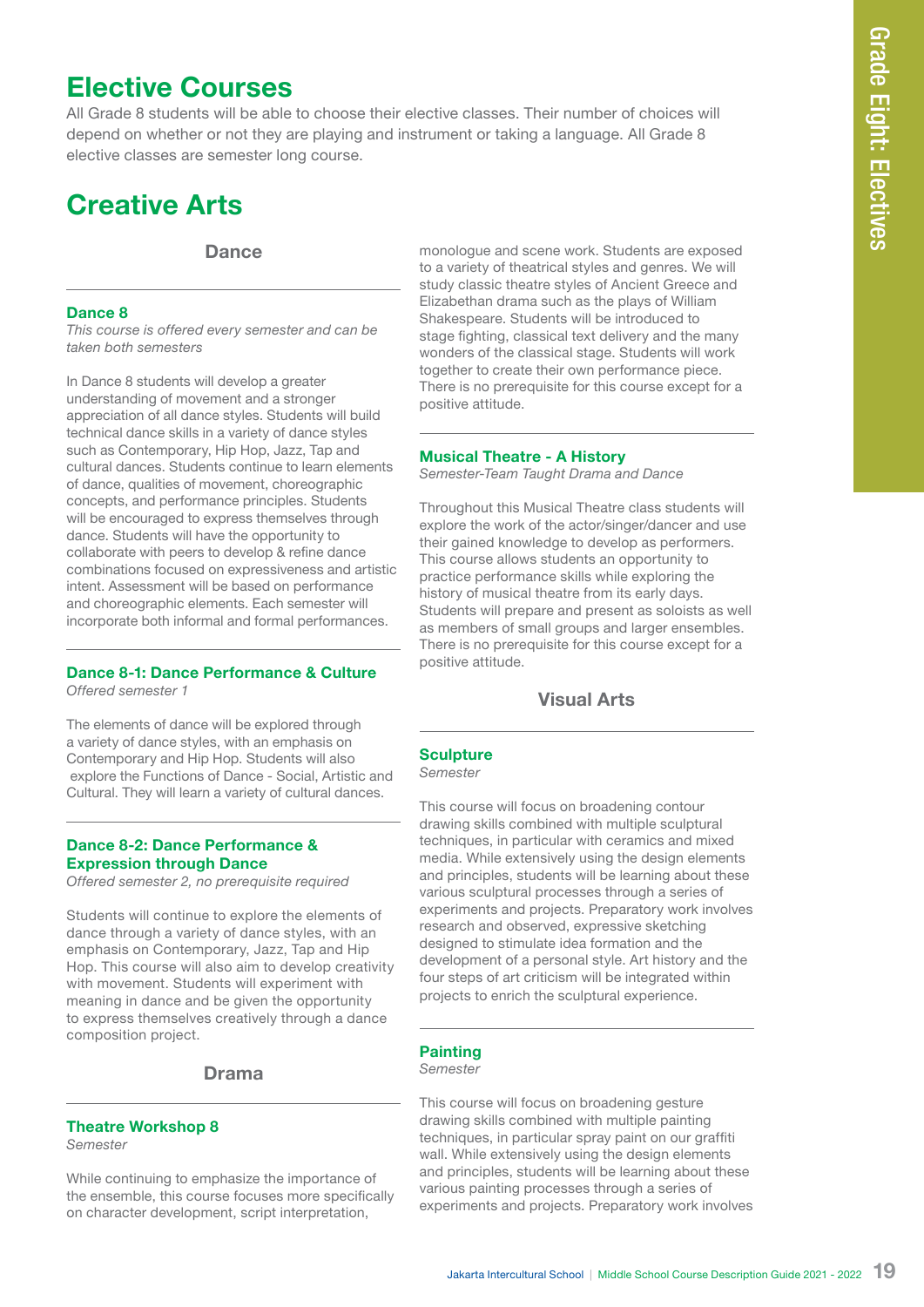research and observed, expressive sketching designed to stimulate idea formation and the development of a personal style. Art history and the four steps of art criticism will be integrated within projects to enrich the painting experience.

#### **Printmaking** Semester

research and observed, expressive sketching<br>designed to stimulate idea formation and the<br>development of a personal stile, Afv history and<br>provide to enviating one<br>persones.<br>This course will trouble the painting experience. This course will focus on broadening life-drawing skills combined with multiple printmaking techniques, in particular screen printing. While extensively using the design elements and principles, students will be learning about these various printmaking processes through a series of experiments and projects. Preparatory work involves research and observed, expressive sketching designed to stimulate idea formation and the development of a personal style. Art history and the four steps of art criticism will be integrated within projects to enrich the printmaking experience.

Vocal Music

#### Advanced Vocal Performance 8 Yearlong

This full-year course is available to Grade 8 students that would like to continue developing their choral music education skills in a full-year vocal ensemble setting. Emphasis will be placed on development of individual vocal techniques and confidence in singing as well as ensemble singing skills. Students will also continue to develop in the areas of sight singing, music theory and musicianship skills while performing a wide variety of musical styles and genres at the appropriate level. This course requires all students to perform at the end of each quarter.

# Vocal Performance 8

## Semester

This one-semester Grade 8 Vocal Performance class is for students who enjoy singing and performing, but do not have time in their schedule for a full year of vocal. Emphasis will be placed on the further development of vocal techniques and confidence in singing. A wide range of repertoire from folk to popular music will generally be sung/arranged for 3-part mixed voices. Reading music and sight-singing is an integral part of this course. This performing arts class requires all class members to perform at the end of each quarter.

# Instrumental Music

## **Band**

#### Intermediate Band - Grade 8 Yearlong

This full-year course is open to students in Grades

8 who wish to continue playing their musical instrument (woodwind, brass or percussion) in a concert band setting. One previous year of band experience is recommended. Students will continue to develop in music theory and playing skills while performing in a variety of musical styles and genres at the appropriate level of music. Instruments are available through the school for those who do not purchase their own. Students are expected to participate in all classes, rehearsals and performances.

#### Advanced Band - Grade 8 Yearlong

This is a full-year course in which students continue on their musical instrument (woodwind, brass or percussion) in a concert band setting. Two previous years of band experience is recommended. Students will continue to develop in music theory and playing skills while performing in a variety of musical styles and genres at the appropriate level. Instruments are available through the school for those who do not purchase their own. Students are expected to participate in all classes, rehearsals and performances.

## **Strings**

# Intermediate Strings 8

Yearlong

This full-year course is available for students in grade 7 who have successfully completed the Suzuki Bach Minuets or equivalent, with at least 1 year of experience. Availability of rental instruments is limited and intermediate-level strings musicians are encouraged to purchase their own instruments. As with all performing ensembles, students are expected to practice daily and to participate in all rehearsals and performances.

### Advanced Strings 8 Yearlong

This full-year course is available only to students enrolled in Grade 8. Placement is based on students' interest, experience and ability. Beginners may not enroll in these classes. Students will study while performing a wide variety of music. In addition, an emphasis is placed on instrumental performance and musicianship skills. As with all performing ensembles, home practice and concert performances are an expectation. Students are encouraged to purchase an instrument.

#### Guitars for Beginners 8 Semester

This is an introductory course for those interested in learning how to play the guitar. Students will learn to strum chords, read music and pluck a melody. Emphasis will be placed on learning how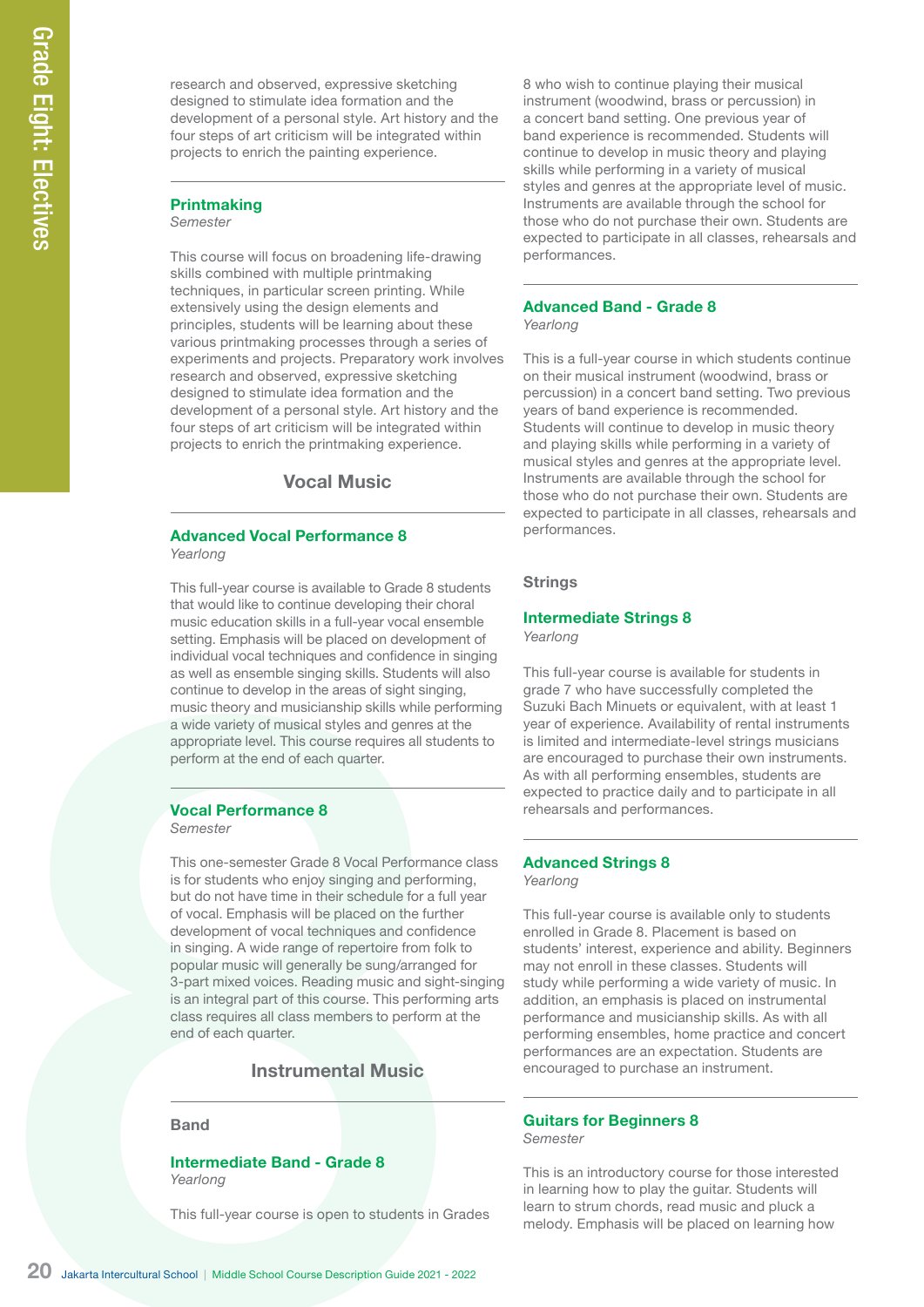to write original music, and various accompanying instruments will also be introduced. This class is a great opportunity to learn a skill that will last a lifetime, in a comfortable, safe environment. There will be an informal performance at the conclusion of the class.

# Individual Passion Project

## Independent Passion Project

Semester 1 and 2

The Independent Passion Project is a research and experiential-oriented, student-driven project. The

purpose is to get to know yourself better, pursue a passion, grow your autonomy, and understand how you can use your strengths to make selfimprovements by acquiring knowledge and refining or developing a new skill.

### What you will get out of this

- Gain experience and knowledge in a specific area of personal passion.
- Seek and use feedback from an authentic audience.
- Develop into an autonomous learner who is responsible for his or her learning.

# Design Technology & Robotics

## Robotics (Coding) 8

Semester 1 & 2

The robotics class allows students to explore the connections between problem solving, design, teamwork, coding and machines. Students will explore the subject using a broad range of technology and equipment working on individual projects and working in small teams. Projects will be based on problem solving tasks in a creative "hands on" environment giving students a great opportunity to develop as innovative problem solvers. Due to the self directed project based learning, students can choose to take both or either of Robotics 8 Semester 1 and 2.

# Design Technology 8

Semester 1 and 2

Design and Technology has a unique focus on sustainable development, creativity, innovation and the successful implementation of ideas. In Design and Technology courses, students take the initiative in leading your own learning journey, combine practical and technological skills with creative thinking to make real world products and systems that meet

School 8 to least to know yourself better, pursue<br>stain, grow your autonomy, and understand<br>over the by acquiring throw while<br>over the thy acquiring throw of the material of the state.<br>
The overtical course the course of t clearly identified needs. They learn to think creatively and intervene to solve problems as individuals and members of a team. Working in real world contexts, students identify problems and opportunities for innovation and respond with ideas, products and systems. Through design and technology students develop confidence in using practical skills and become discriminating inventors and users of products. Due to the self directed project based learning, students can choose to take both or either of Design and Technology 1 and 2.

# Electronics (Coding) 8

Semester 1 and 2

Coding Electronics will focus on problem solving, innovation and evaluation. Learning will be hands on with students experiencing a broad range of Electronic projects and gaining a good working knowledge of the processes involved in Electronics and Coding. Students will gain valuable experience and gain a good insight into not only Electronics and Coding, but also Design Technology, and Engineering. Due to the self directed project based learning, students can choose to take both or either of Coding Electronics 8 Semester 1 and 2.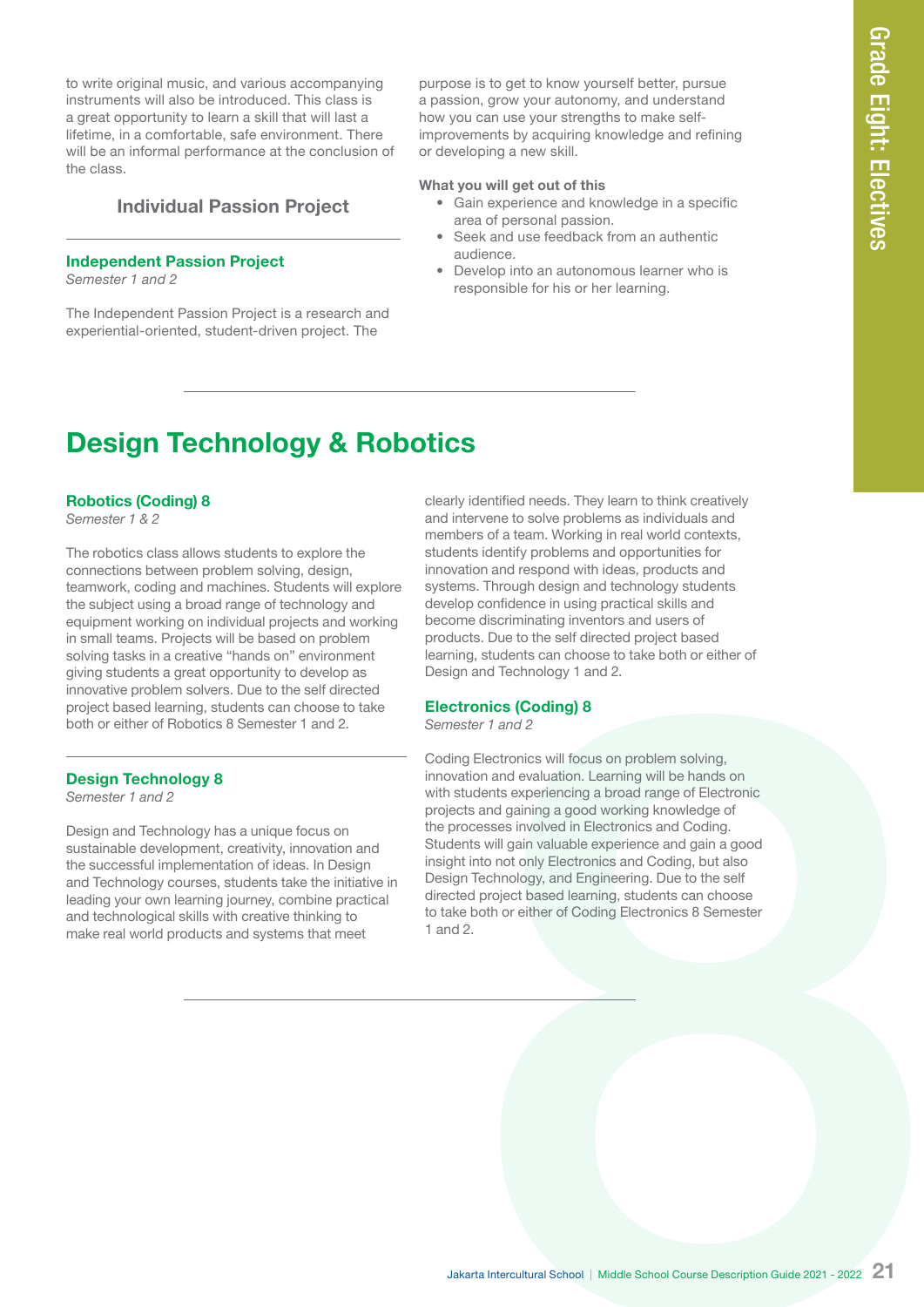# Modern Languages

Languages include;

- French
- Indonesian
- Mandarin
- Spanish

#### Foreign Nationals must take option 1 or option 2 each year in Middle School.

Option 1: Take a year-long Bahasa Indonesian & Civics language course (similar to taking French)

Note: Civics will focus on some historical and cultural aspects of Indonesia: Pancasila, Constitution of 1945, The Youth Pledge of1928 and Unity in Diversity.

Option 2: Take Indonesian Studies Portfolio program. This course will only meet twice a semester during SSR/Advisory. Students will spend time reflecting on how they have been learning in Indonesian to be best for the world.

## Indonesian Passport Holders must take a Bahasa & Sastra (Lit) course each year duing Middle School.

French Mother Tongue (This class will run pending the number of participants)

> French, Bahasa Indonesia, Mandarin & Spanish

### Beginner (Indonesian only) Yearlong

**Examples include:**<br>
Anguages include:<br>
• Findometian<br>
• Middle School 1 or<br>
• Middle School 2<br>
• Middle School 2<br>
• Spanish<br> **Exacts of Middle Course Description**<br> **Chica School Course Description Guide 2021**<br>
Also Chica This year-long class is intended for 8th grade students with no or very little experience in the target language. Through a variety of units, students will acquire basic grammatical structures and communication skills. Students will also develop an understanding of the culture of the different regions/countries where the target language is spoken. By the end of the year, students will be able to: introduce themselves, understand and use simple phrases and sentences, ask and answer basic questions, communicate information about themselves, family, and friends.

## Developing

Yearlong Bahasa Indonesia, Mandarin Chinese and French

This year-long class is intended for 8th graders who have successfully completed their Gr. 7 - Beginning language class or the equivalent. Building on the

knowledge acquired in grade 6, students will acquire more complex grammatical structures and will improve their communication skills. Students will further develop their understanding of the culture of the different regions where the target language is spoken. After successfully completing this class, students will join the Level 2 class in the High School Language Program.

# **Expanding**

Yearlong Mandarin Chinese, French and Spanish

This year-long class is intended for 8th graders who have successfully completed the grade 7 Developing language class or the equivalent. Building on the knowledge acquired in the Developing course, students in this class will further enhance their oral fluency, consolidate and expand grammatical structures, and increase their confidence in their productive skills. By the end of the year, students will be able to: express ideas and opinions effectively, in both oral and written form; expand on their expression through the use of more complex, detailed explanations; communicate opinions about their personal world and the world around them; extract information from more complex texts in written and audio formats; interchange verb tenses in the present, past, and future effectively. After successfully completing this course, students will be ready to enter the Level 3 class in the High School Language Program.

# Introduction to Indonesian Literature & Composition

Yearlong

This year-long class is intended for 8th graders who have successfully completed the 7 - Advanced class or students that are native speakers. Through a children's literature based curriculum, this class will give the students the opportunity to focus on the development and refinement of their reading, writing, listening and speaking skills. Students will also study different social issues, the development in Indonesia and the influence of the media.

After successful completion of this class, students will be able to join Indonesian Literature and Composition 1 in the High School Language program.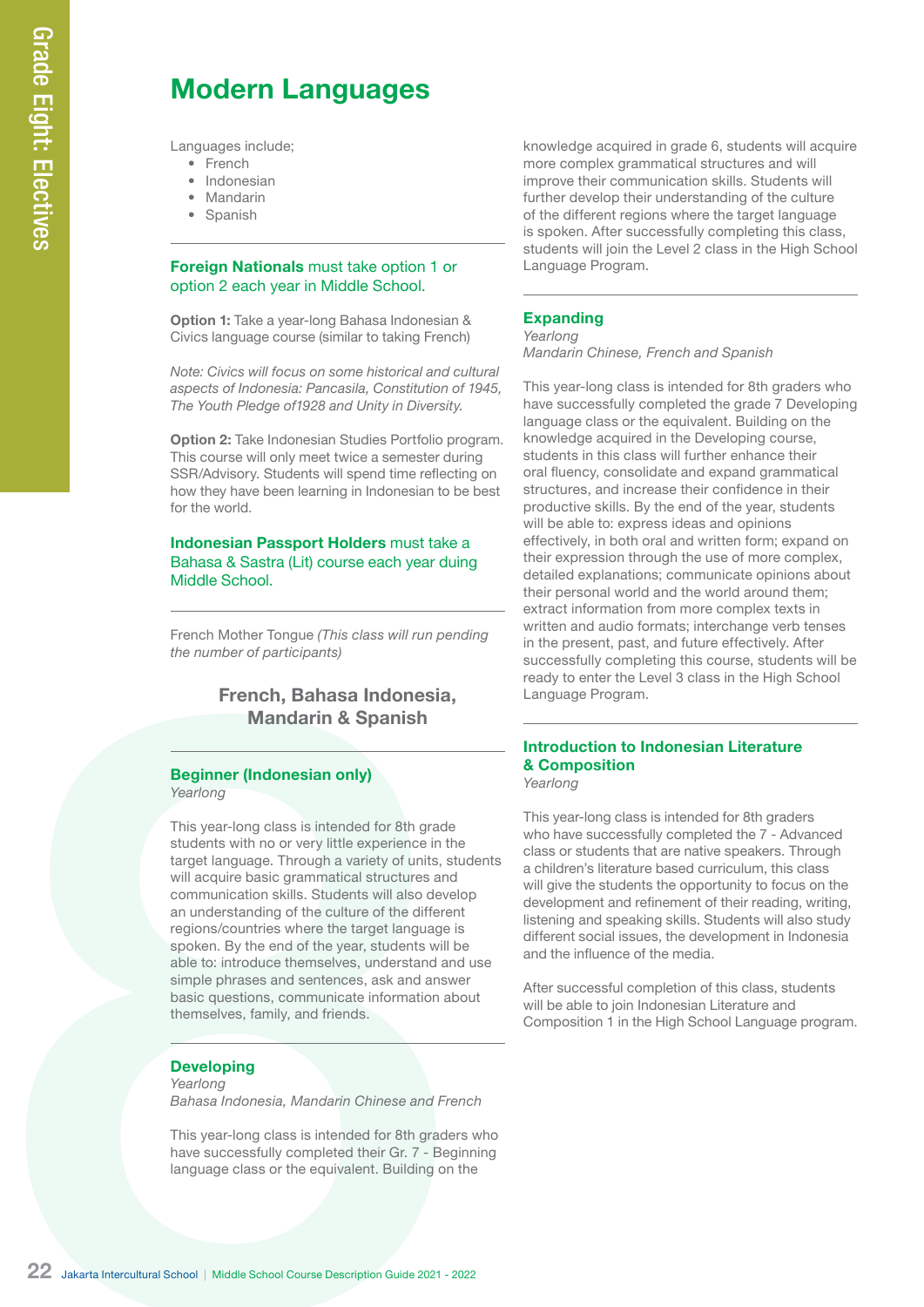# For all Indonesian Passport Holders

#### Indonesian Studies Portfolio Program Yearlong

\*The Indonesian Studies Portfolio Program is available to **grade 8 students only** and is a scheduled independent studies program facilitated by an Indonesian faculty member.

During this program, students are expected to study elements of Indonesian history, culture and language of modern Indonesia and showing their linguistic and cultural experiences while engaging with the host country of Indonesia. Student who select this option will be provided an overview of the program prior to beginning the Indonesian Studies Portfolio Program.

# Bahasa Indonesia & Civics (Pendidikan Pancasila dan Kewarganegaraan - PPKn)

**Jointers**<br> **Sass Indonesia & Civics (Pendidikan**<br>
course is mandatory for indonesia a papper-<br>
course in market to proper course Students will go<br>
por in the proper course Description Guide 2021<br>
and the model constant of This course is mandatory for Indonesian passportholders and is to be taken as a companion course to an Indonesian Language course. Students will go deeper in topics pertaining to Pancasila, the state philosophy, and attain further knowledge about the government system. Students will also learn about human rights and citizenship issues in line with the Indonesian national curriculum.

# Religion (Pendidikan Agama)

This course is mandatory for Indonesian passportholders and is to be taken as a companion course to an Indonesian Language and Civics courses.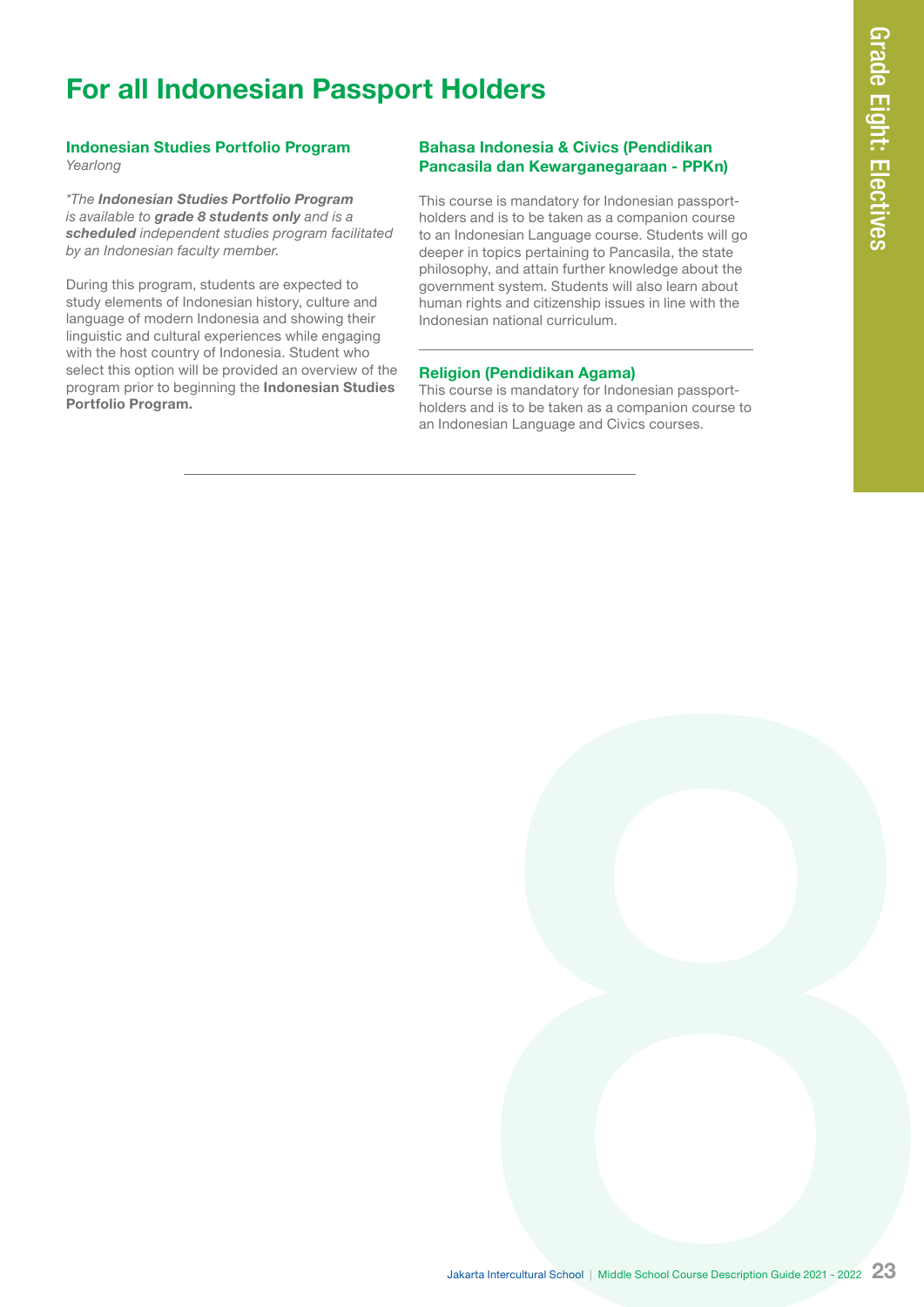# Modern Language Progression



\* Indonesian Studies / Language & Culture are mandatory: One semester at any time during MS or HS.